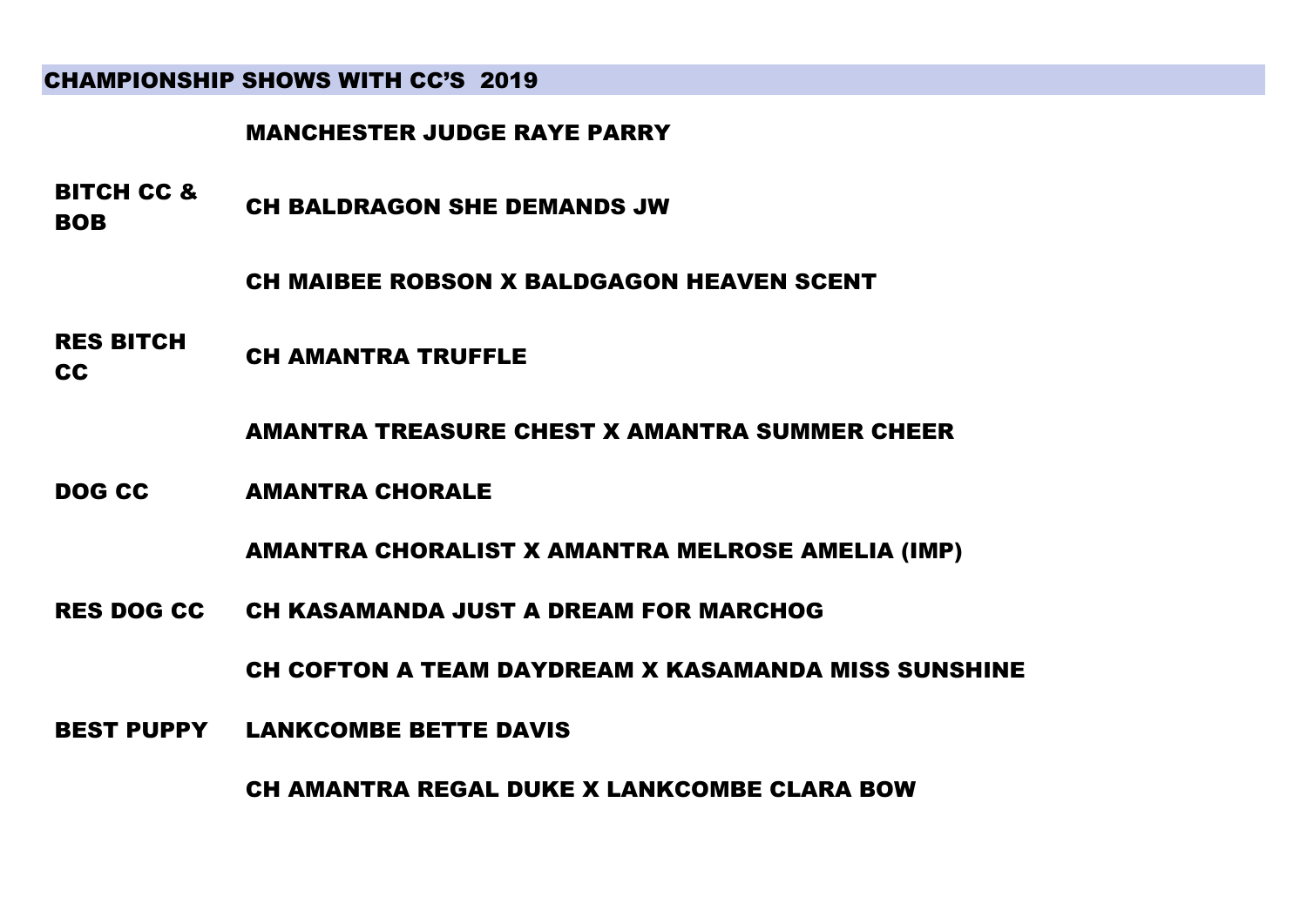**BEST** VETERAN CH PAULIAN PRUDENCE FOR BEEWYE JW

CH MAIBEE TEDDIE X CH PAULIAN PATIENCE JW

CRUFTS JUDGE ANDREAS SCHEMEL

DOG CC & **BOB** CH AMANTRA REGAL DUKE

CH AMANTRA REGALIST X AMANTRA CHERYL

RES DOG CC CHACOMBE ALBERT

CH CHACOMBE RETAINED ASSET X CHACOMBE TUDOUR ROSE

BITCH CC CH COFTON WINTER TIME TALE AT HEADRA

CH MAIBEE MR KIPLING X COFTON FIELDS OF GOLD

RES BITCH TUDORHURST ROYAL TREASURE

CH TUDORHURST DIAMOND X HELLO DOLLY DE LA MONTAGNE ENSOLEILLEE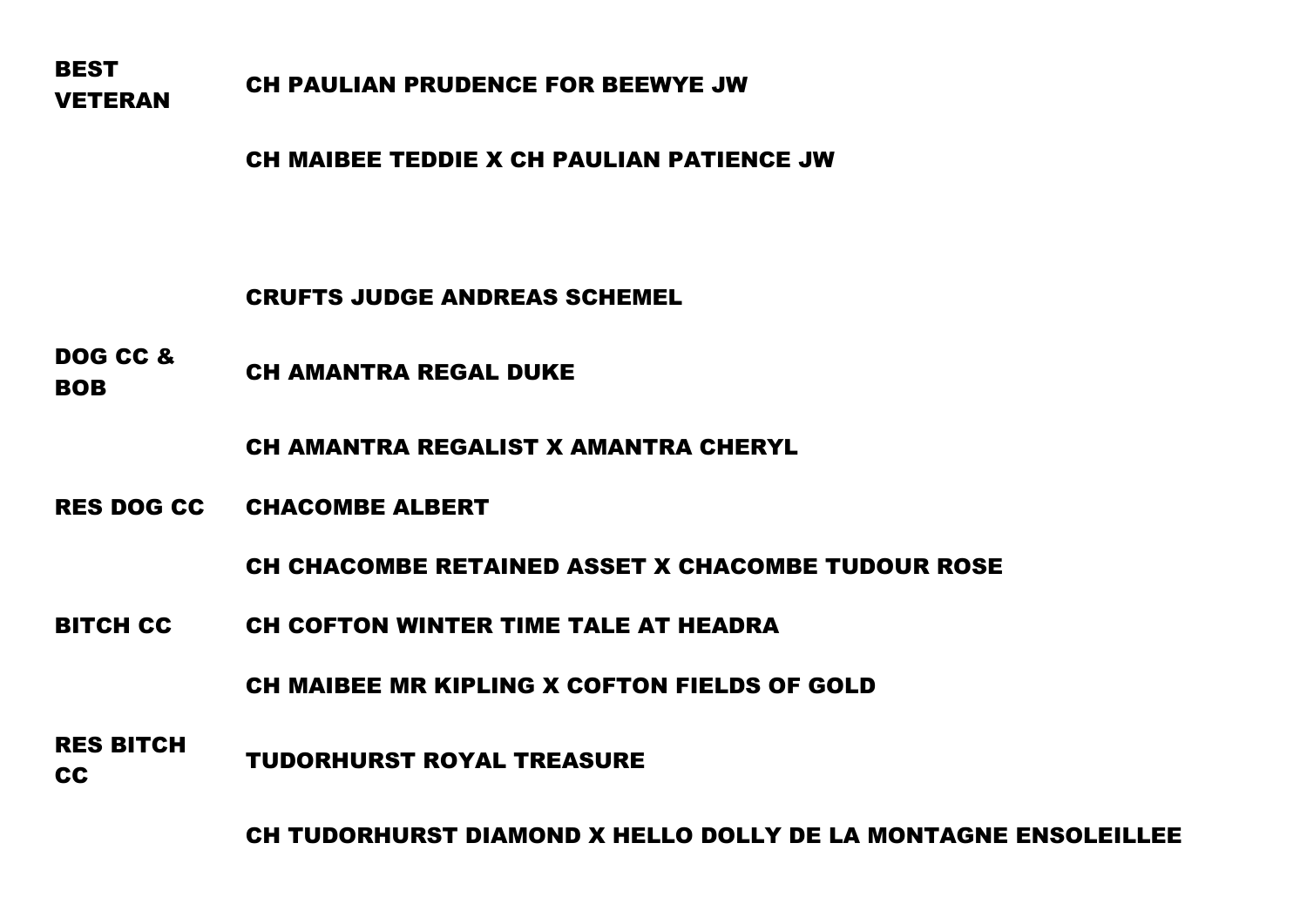BEST PUPPY OPRAH DE MELCOURT [ATC AV01761FRA]

# CH AMANTRA REGAL DUKE X JOSEPHINE DE MELCOURT

**BEST VETERAN CH TUDORHURST DIAMOND** 

> CHATEAU TUDORHURST DE LA MONTAGNE ENSOLEILLEE (IMP FRA) X TUDORHURST CHARMED

UK TOY DOG - JUDGE MARGARET MALLOWS

BITCH CC & **BOB** CH MARCHOG MACFLANNELETTE

ISCALYN CELTIC KNIGHT CELXO X MARCHOG MIMI BON BON

RES BITCH CLUSSEXX REIGN IT IN CAVALLIBROOK (IMP)

AM GCH ROYALIST READY TO REIGN X AM CH CLUSSEX BRING WINE AND CHUTNEY

DOG CC CHOCOLATE MOONLIGHT AT HEADRA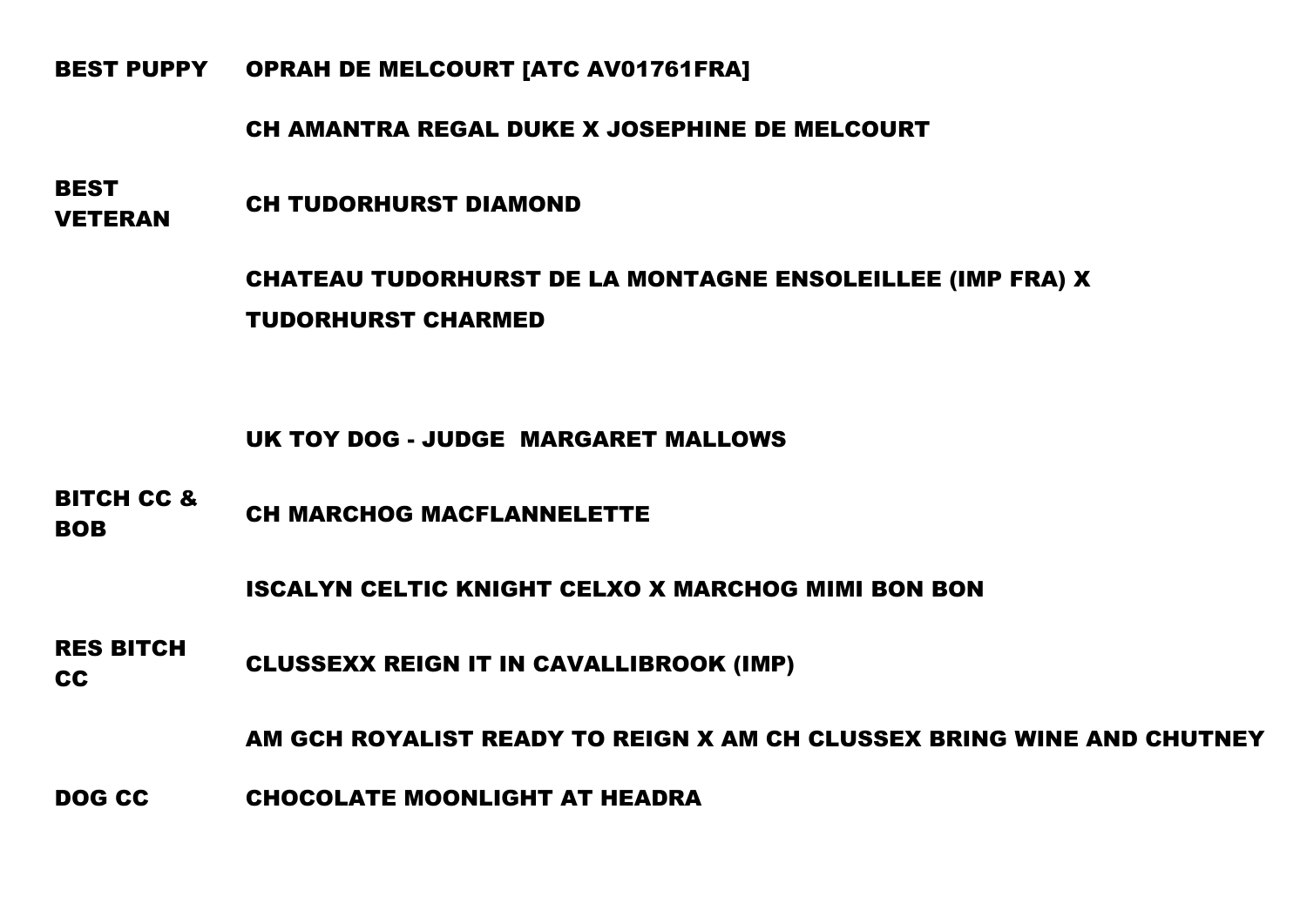CH HEADRA'S CHOCOLATE D'LITE X HEADRA'S CHOCOLATE MAPLE

RES DOG CC AMBASSADOR BOY STAR OF TUCHERISH TAF (IMP RUS)

RUS CH RUSSISCH GEIST AKINO X DASHIMMAOF PANDY SHARM

BEST PUPPY DOWNSBANK NIGHTSHADE

DOWNSBANK KING OF JAZZXBONITOS COMPANEROS DELUXE KISS ME KATE D (IMP DEU)

**BEST** VETERAN CH PAULIAN PRUDENCE FOR BEEWYE JW

SEE MANCHESTER

NORTHERN KING CHARLES SPANIEL CLUB - JUDGE IAN WILLEY

DOG CC & BIS AMANTRA CHORALE

SEE MANCHESTER

RES DOG CC CH AMANTRA REGAL DUKE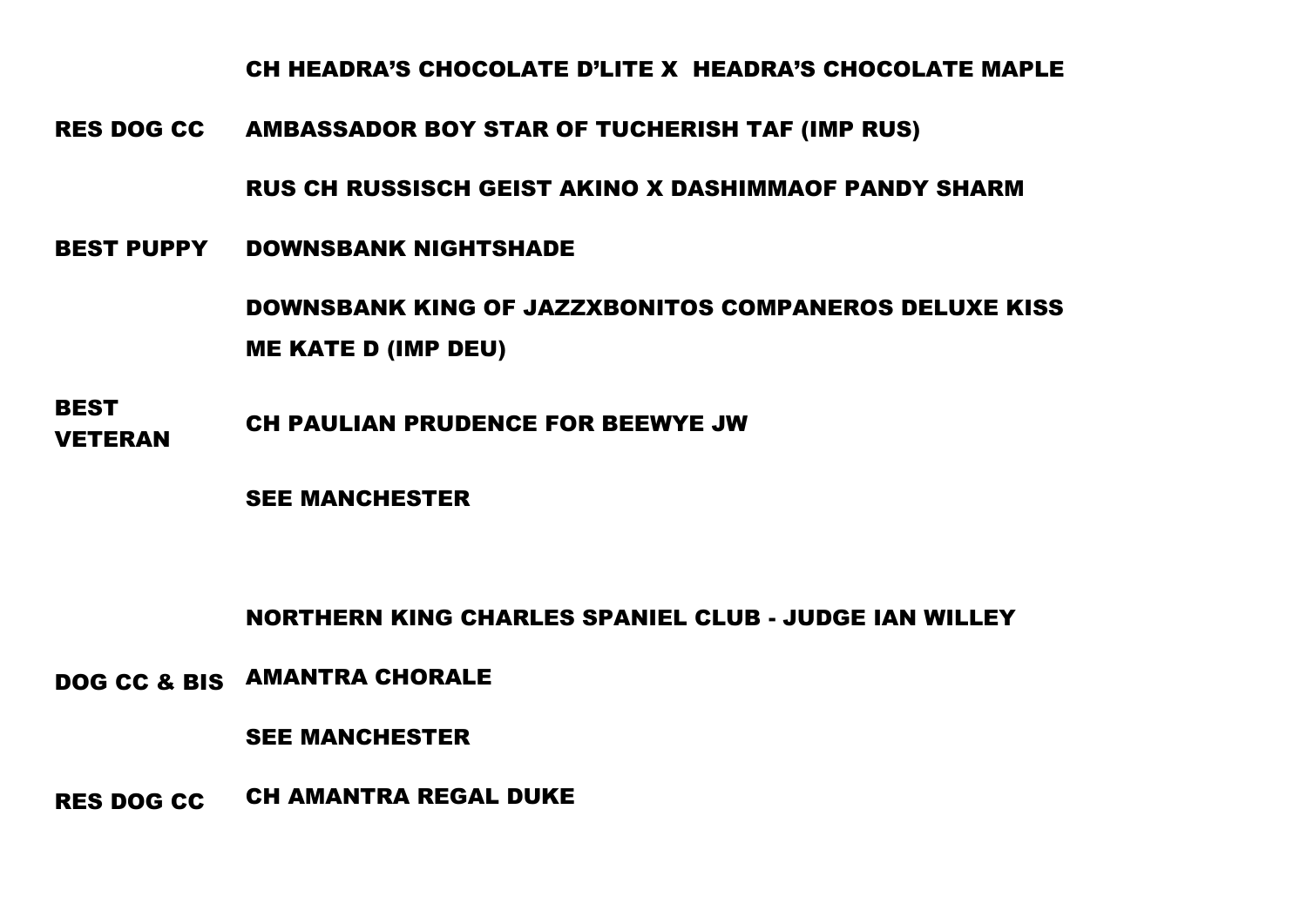SEE CRUFTS

BITCH CC COFTON FAIRY TALE JW

CH MAIBEE MR KIPLING X COFTON FIELDS OF GOLD

RES BITCH JUSTACHARMA MAGIC MADE FOR TIFLIN

CC

CH COFTON A TEAM DAYDREAM X REXLANDS CHAMOMILE FOR JUSTACHARMA

BEST PUPPY MITAPIP BLACK IS MAGIC FOR JUSTACHARMA

ISCALYN'S CELTIC KNIGHT CELXO X MITAPIP SUNRISE RUBY

**BEST** VETERAN CH TUCHERISH HIGH TREASON

MAIBEE SIMPLY DASHING X TUCHERISH CLEMENCY

#### WELKS – JUDGE LIZ CARTLEDGE

BITCH CC & CLUSSEXX REIGN IT IN CAVALLIBROOK (IMP USA )

BOB

SEE UK TOY DOG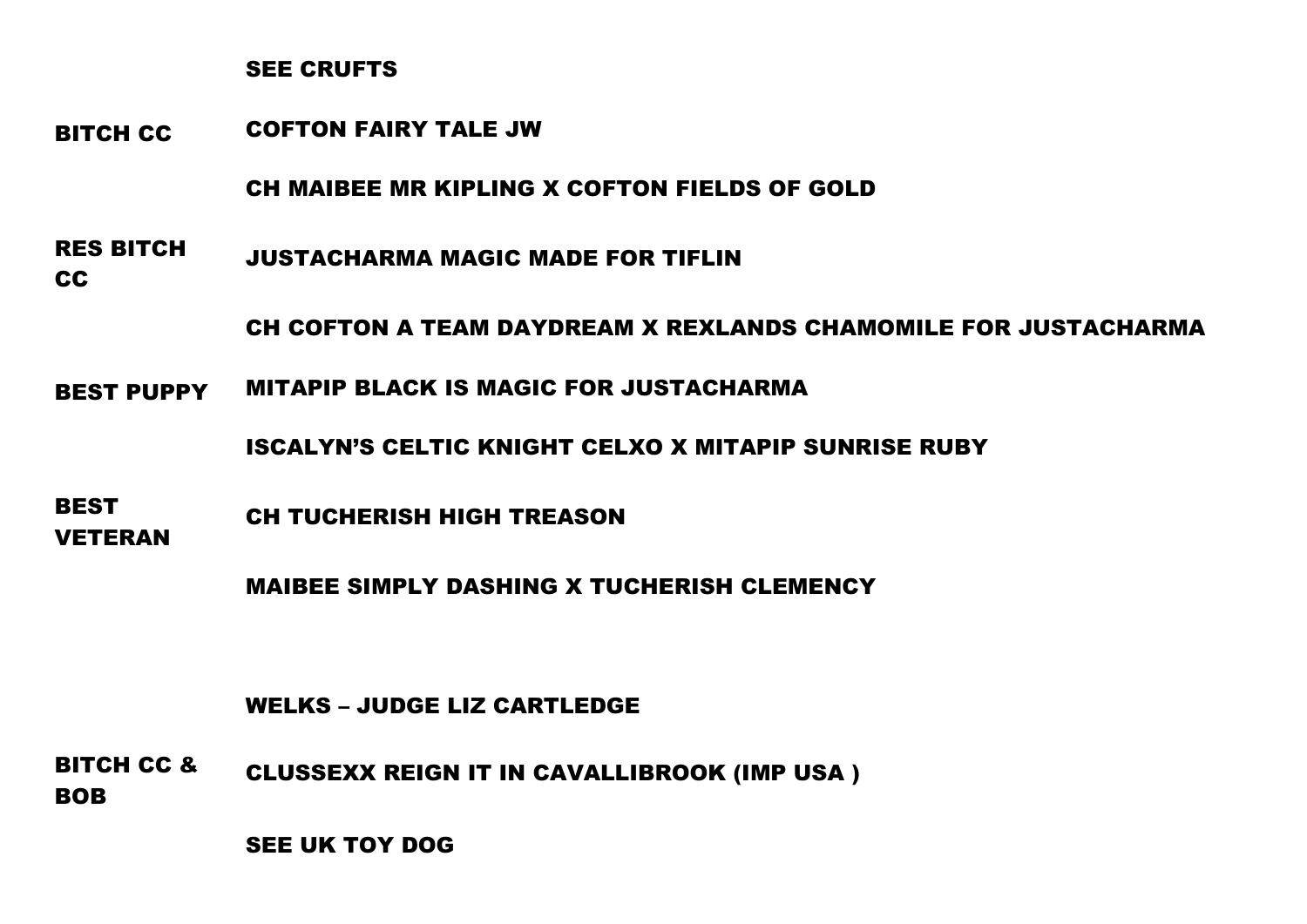# RES BITCH RALDRAGON HOLD THAT THOUGHT

CH MAIBEE THEO X COFTON FIELDS OF GOLD

DOG CC CH AMANTRA REGAL DUKE

SEE CRUFTS

RES DOG CC AMANTRA CHORALE

SEE MANCHESTER

BEST PUPPY ELLINGHURST KIKI DEE

POMELO NEVER ENDING STORY AT ELLINGHURST X DOWNSBANK LILLY REGALE

**BEST** VETERAN CH HEADRA'S TRULY MAGIC IS JUSTACHARMA

CH JUSTACHARMA HE IS OUR MAGIC JW X HEADRA'S MISS CADBURY

THE KING CHARLES SPANIEL CLUB - JUDGE BRYAN CLAYDON

BITCH CC & BIS CH MARCHOG MC FLANNELETTE

SEE UK TOY DOG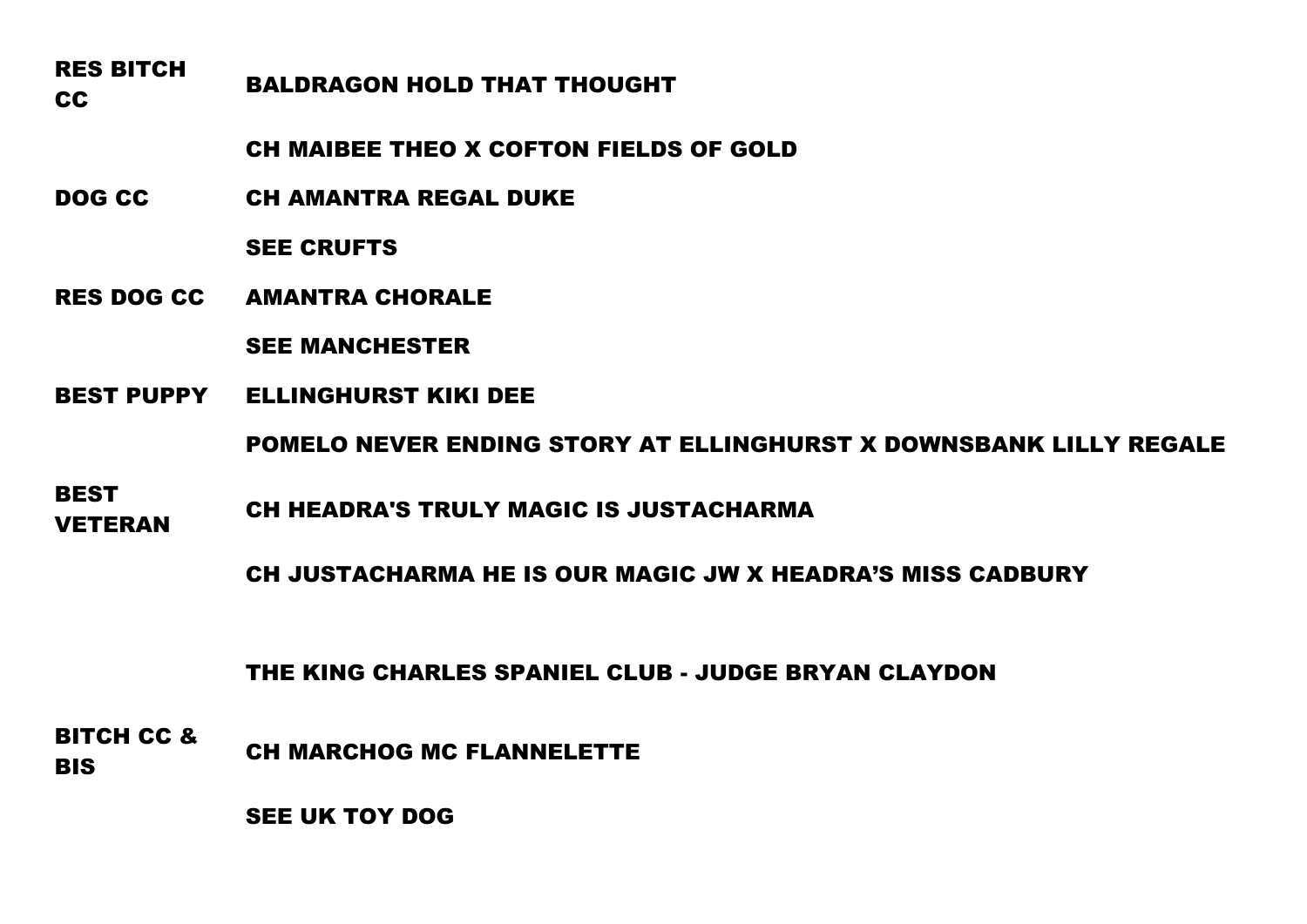# RES BITCH CC CC CH AMANTRA REGALIA JW

CH AMANTRA REGALIST X AMANTRA CHERYL

DOG CC CH AMANTRA CHORALE

# SEE MANCHESTER

RES DOG CC CELXO VERMOUTH ON ICE

CAVIKAANS TRICKIE WOO AT SKELDALE HOUSE CELXO X GMACRYSTALS ICE DIAMOND CELXO

BEST PUPPY ELLINGHURST KIKI DEE

SEE WELKS

**BEST** 

**VETERAN CH TUDORHURST DIAMOND** 

SEE CRUFTS

NATIONAL DOG SHOW 2019 - JUDGE: MR PETER VAN BAAREN-GROB

DOG CC & BOB CHACOMBE ALBERT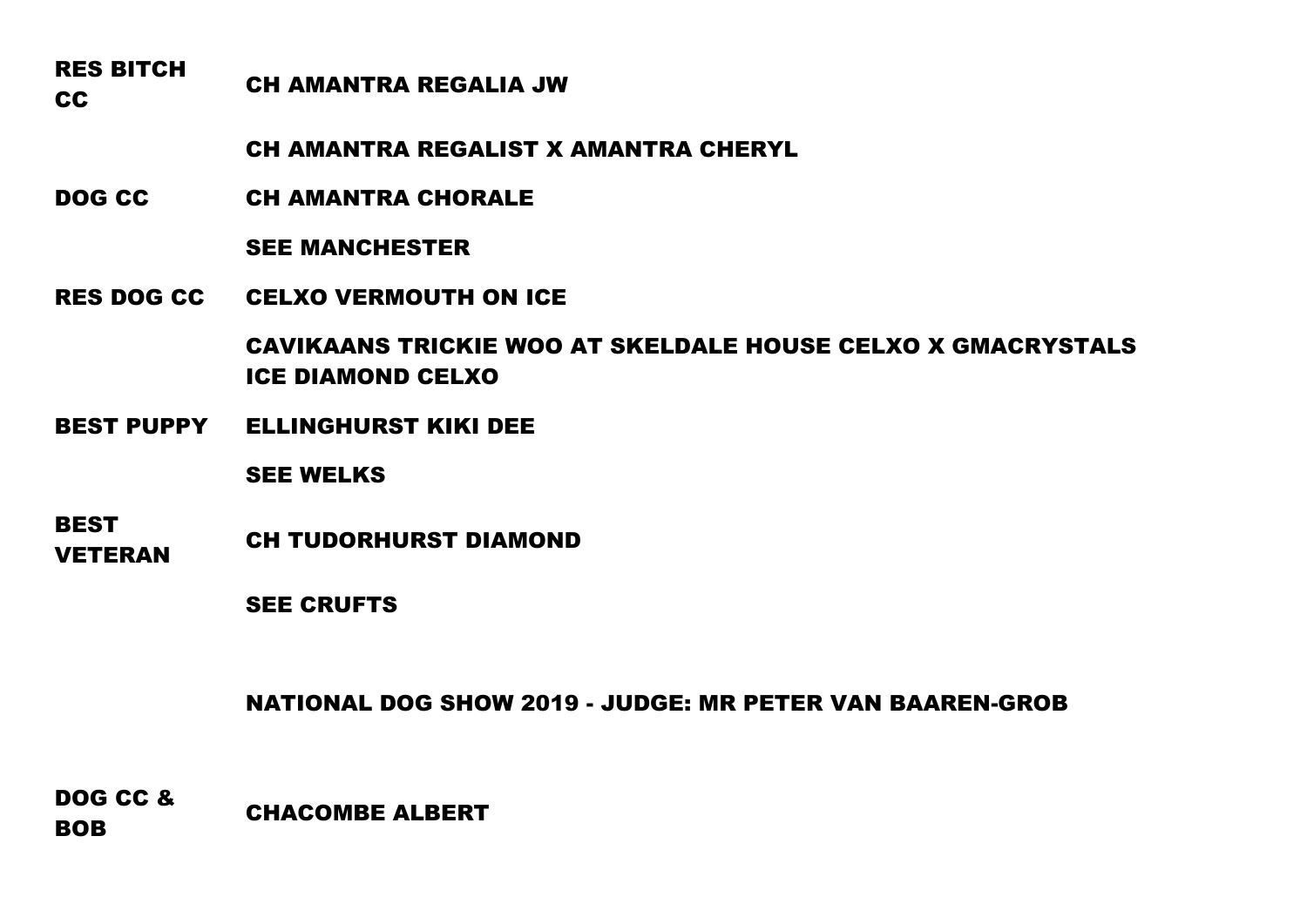#### SEE CRUFTS

RES DOG CC X-JEWEL OD DVOU ORECHU BINGLUI (IMP)

POL CH JEWEL RUBINOWY SKARB X DANYA FAVORIT ALFINA PALLIADA

BITCH CC OPRAH DE MELCOURT

#### SEE CRUFTS

RES BITCH CH PENEMMA MISTY FOR ME JW

CH MAIBEE MR KIPLING X PENEMMA SWEET DREAM

BEST PUPPY COFTON DANCING ON MY OWN

KASAMANDA WISHING ON A STAR X COFTON SNOW WHITE

CH BALDRAGON SHE DEMANDS JW

**BEST** 

VETERAN &

VET GROUP 3

#### SEE MANCHESTER

SCOTTISH KENNEL CLUB (MAY) - JUDGE STEPHEN BARDWELL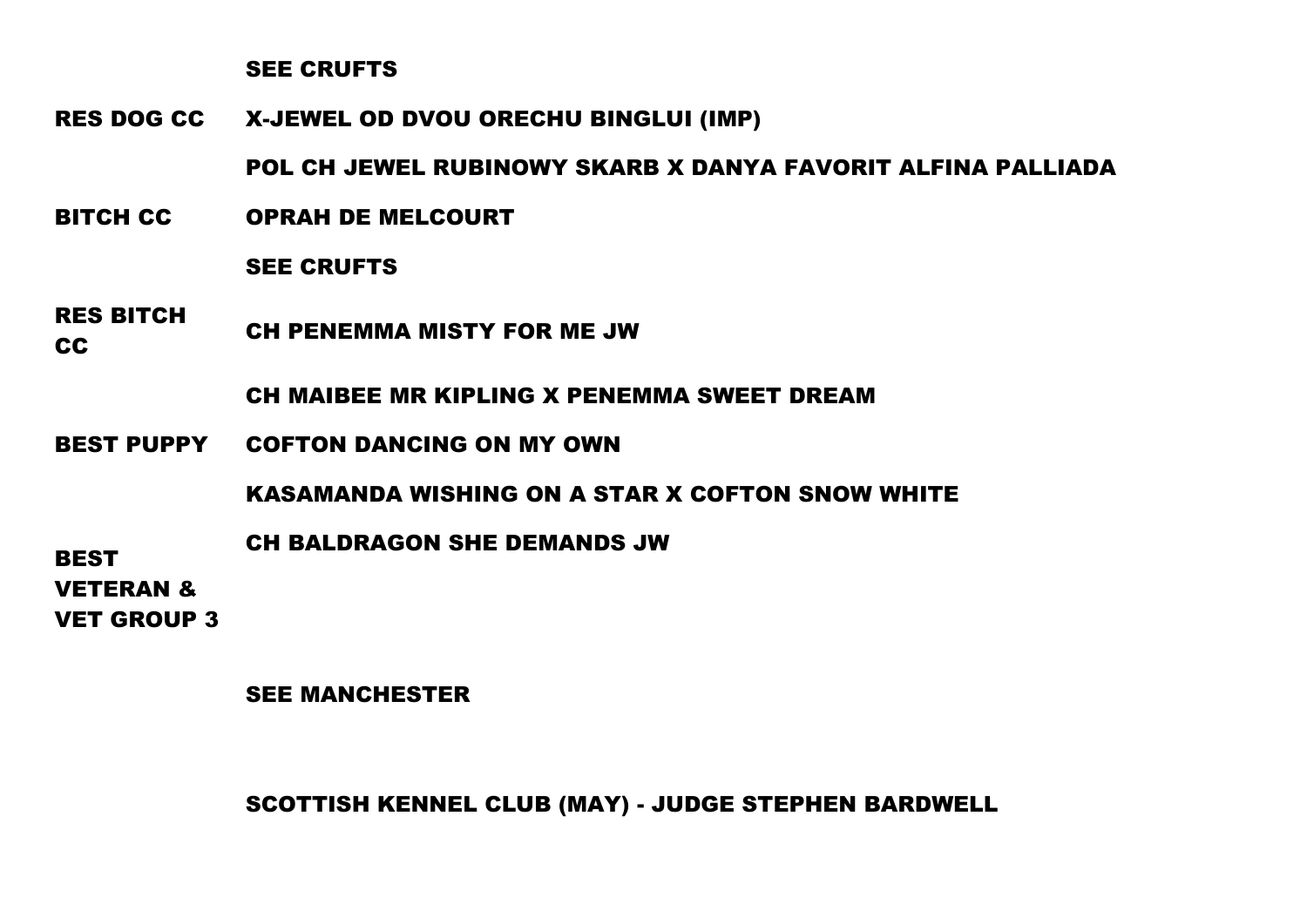BITCH CC & BOB CH PENEMMA MISTY FOR ME

SEE NATIONAL

RES BITCH CC CH BALDRAGON SHE DEMANDS JW

SEE MANCHESTER

DOG CC X-JEWEL OD DVOU ORECHU BINGLUI (IMP CZE)

#### SEE NATIONAL

RES DOG CC MAYNORTH SHADES OF HEAVEN AT HOOEBARTON

OTHMESE DHU DAVETH AT HOOBARTON X MAYNORTH SHOW ME HEAVEN

BEST PUPPY BALDRAGON RUSSIAN ROULETTE NAF

CH DZHENTLMED NEVSKY HOBBIT IS DOMA BARISHINHE X BALDRAGON HOLD THAT THOUGHT

**BEST VETERAN CH BALDRAGON SHE DEMANDS JW** 

SEE MANCHESTER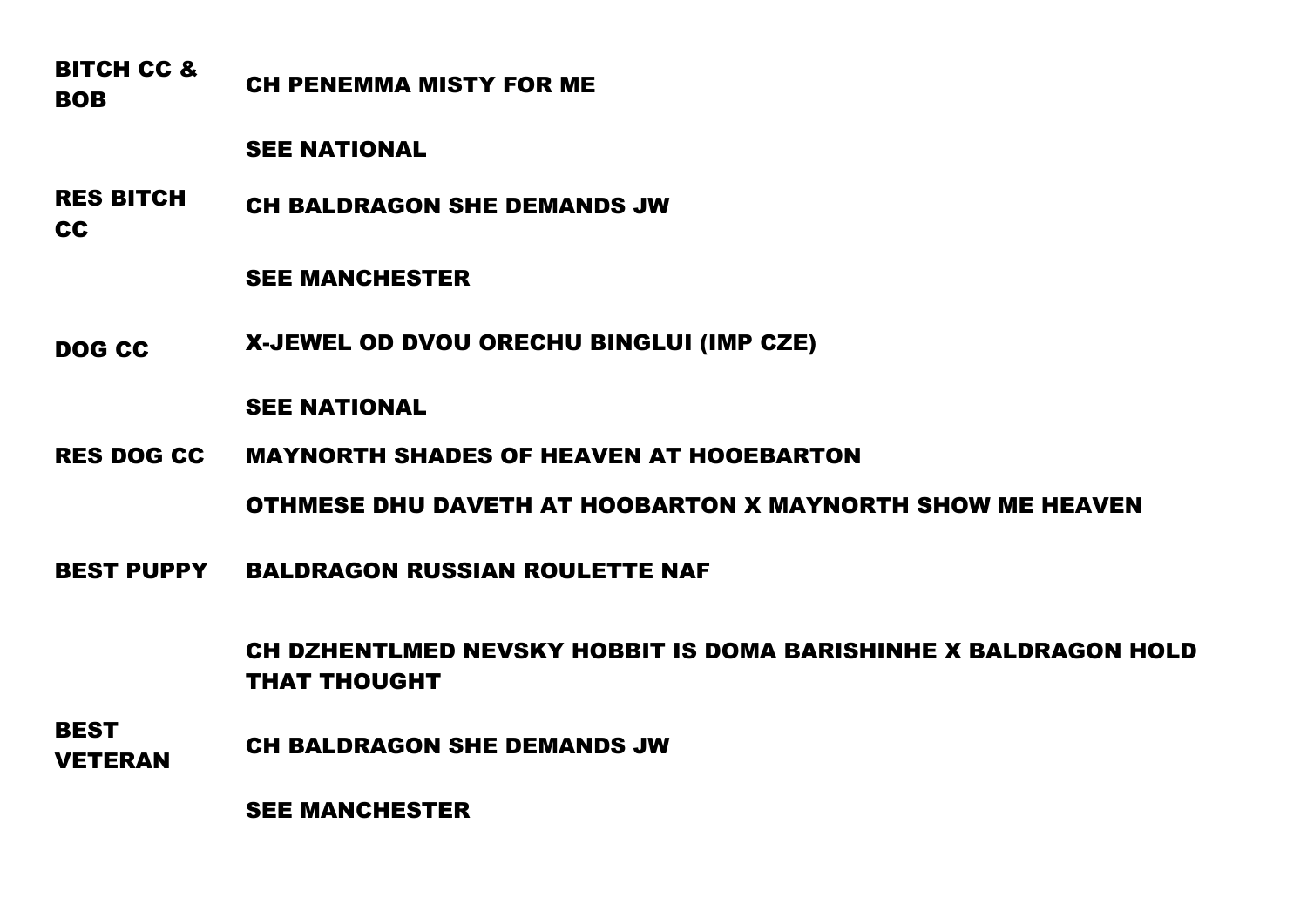#### BATH – JUDGE HOWARD OGDEN

DOG CC & BOB CHACOMBE ALBERT

# SEE CRUFTS

RES DOG CC CH AMANTRA REGAL DUKE

SEE CRUFTS

BITCH CC COFTON DANCING THOUGH LIFE JW

STONEPIT BUSTER KEYTON AT LANKCOMBE X COFTON THE WIZARD AND I

RES BITCH TOVARICH TRULY FAIR FOR KASAMANDA

COFTON CRAZY FOR YOU X LEVOCOS LADETTE TO LADY

BEST PUPPY COFTON SOLDIER BOY

COFTON CASSINO ROYALE X COFTON THE WIZARD AND I

**BEST** VETERAN CH HEADRA'S TRULY MAGIC IS JUSTACHARMA

SEE WELKS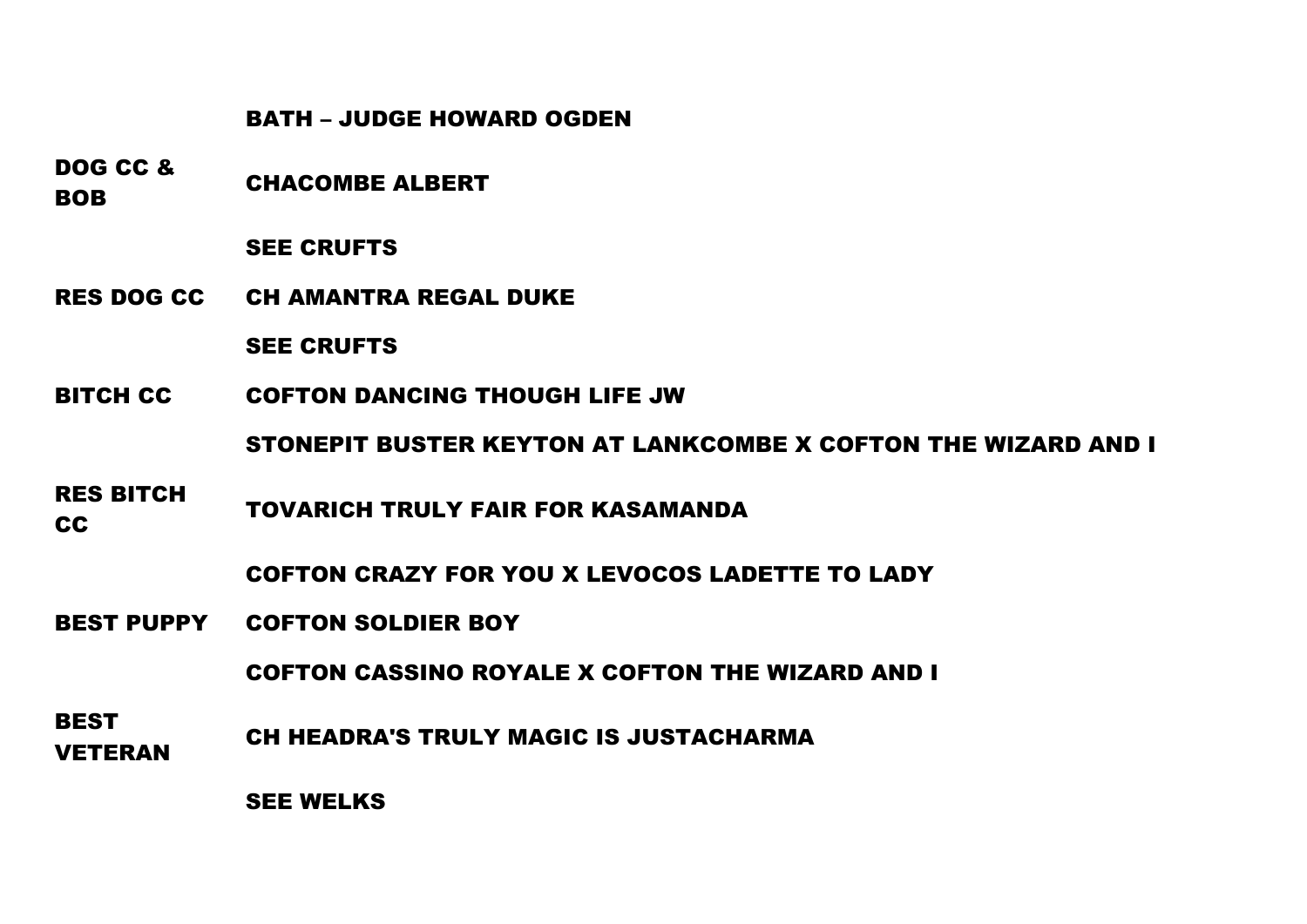# SOUTHERN COUNTIES – JUDGE DAVID CROSSLEY

BITCH CC & BOB COFTON FAIRY TALE JW

# SEE NORTHERN KCS

RES BITCH CC CLUSSEXX REIGN IT IN CAVALLIBROOK (IMP USA)

# SEE UK TOY DOG

DOG CC CH HEADRA'S TRULY MAGIC IS JUSTACHARMA

# SEE WELKS

RES DOG CC CH AMANTRA CHORALE

# SEE MANCHESTER

BEST PUPPY ELLINGHURST KIKI DEE

#### SEE WELKS

**BEST** VETERAN CH HEADRA'S TRULY MAGIC IS JUSTACHARMA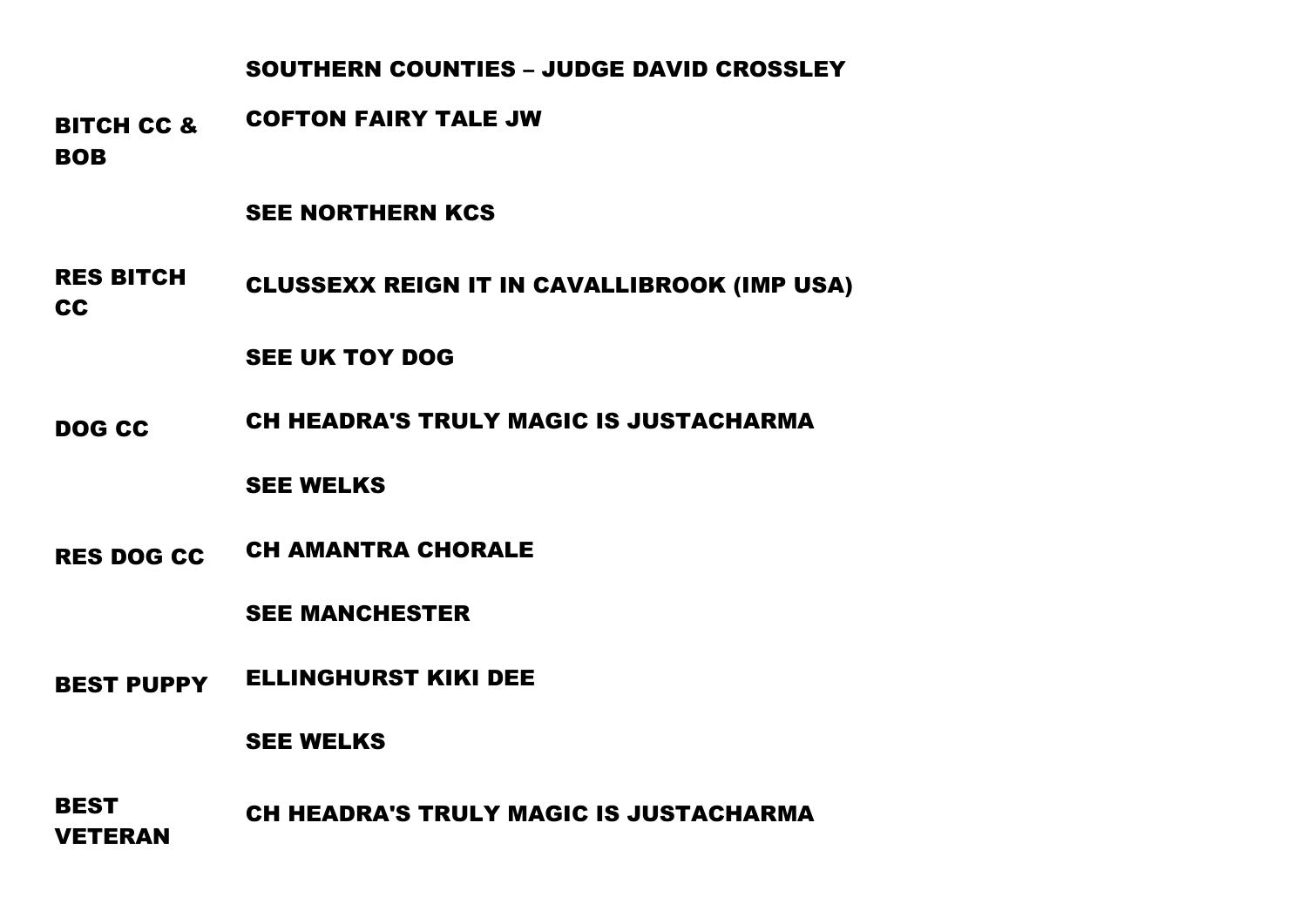# SEE WELKS

# THREE COUNTIES - JUDGE: MR N R MARSH

DOG CC & BOB CH AMANTRA CHORALE

SEE MANCHESTER

RES DOG CC CHACOMBE ALBERT

SEE CRUFTS

BITCH CC COFTON DANCING THOUGH LIFE JW

SEE BATH

RES BITCH CC CH MARCHOG MACFLANNELETTE

SEE UK TOY DOG

BEST PUPPY COFTON SOLDIER BOY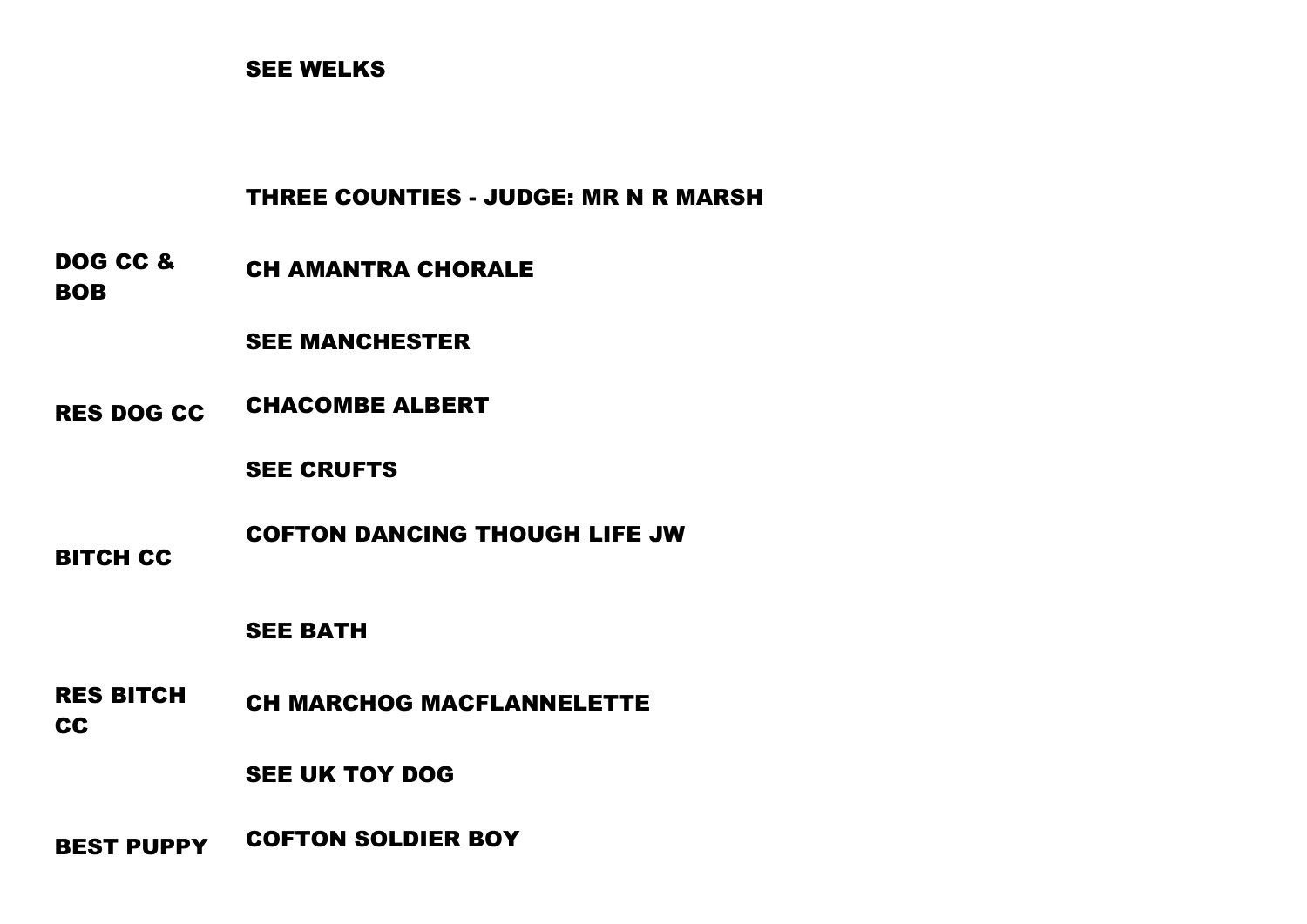SEE BATH

# BORDER UNION – JUDGE SANDRA IRELAND

BITCH CC & CH PENEMMA MISTY FOR ME JW BOB

# SEE NATIONAL

- RES BITCH CC MITAPIP RENAISSANCE BY TUCHERISH
	- MITAPIP RICH RUBY X LORPHIL LADY'S SLIPPER AT MITAPIP
- Dog CC LORPHIL TREASURE ISLAND JW

YAKEE ROYAL TREASURE X CH BRAEMARRA GOSSIP GIRL

Res Dog CC PENEMMA PICASSO

CH MAIBEE MR KIPLING X PENEMMA SWEET DREAM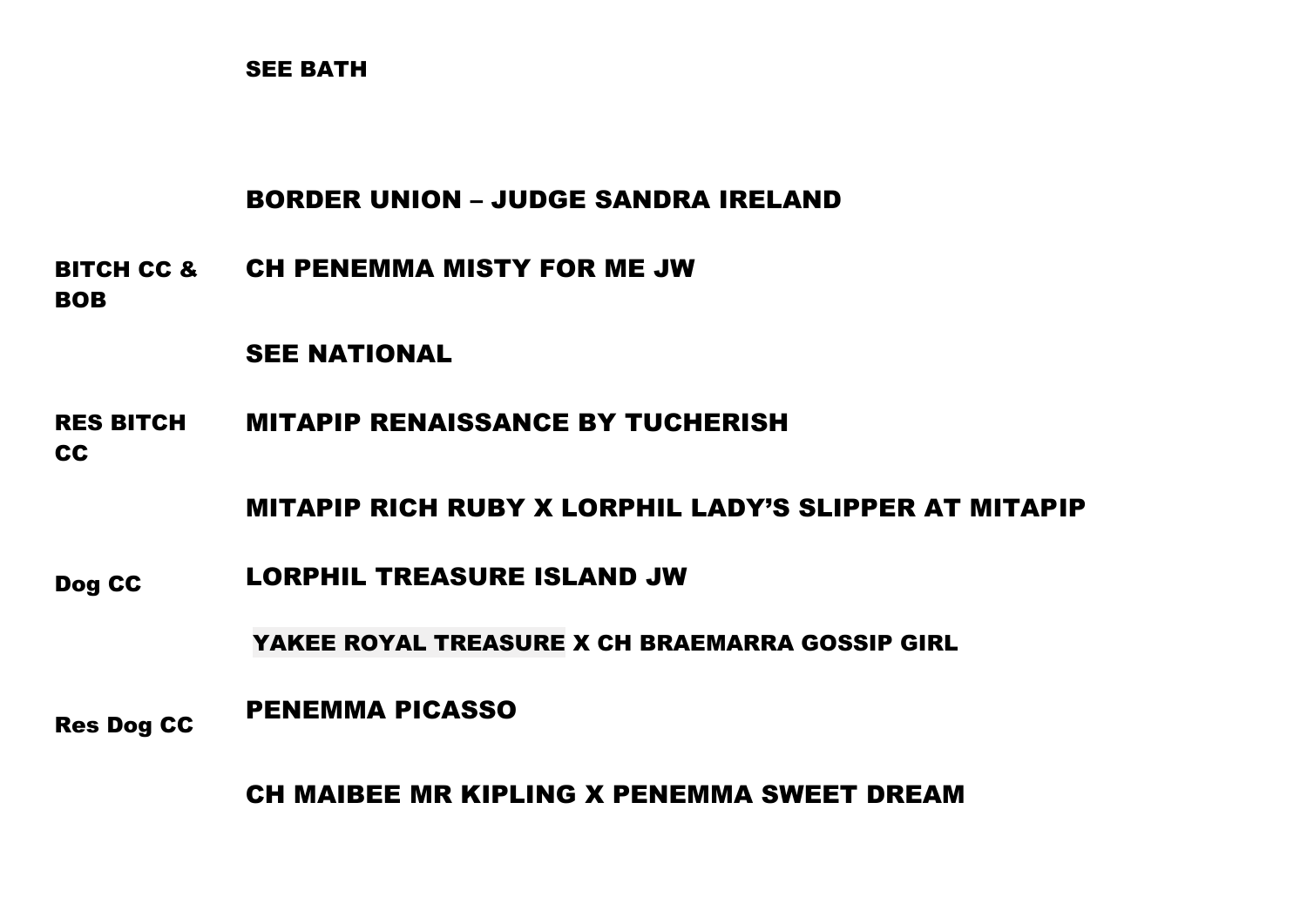# BEST PUPPY JUSTACHARMA MAGIC GOES ON

CH HEADRA'S TRULY MAGIC IS JUSTACHARMA X JUSTACHARMA ONE MORE MAGIC

#### BLACKPOOL - JUDGE SUE LOYND

BITCH CC & BOB CLUSSEXX REIGN IT IN CAVALLIBROOK (IMP USA

SEE UK TOY DOG

RES BITCH CC CH MARCHOG MACFLANNELETTE

SEE UK TOY DOG

DOG CC X-JEWEL OD DVOU ORECHU BINGLUI (IMP CZE)

SEE NATIONAL

RES DOG CC MAYNORTH SHADES OF HEAVEN AT HOOEBARTON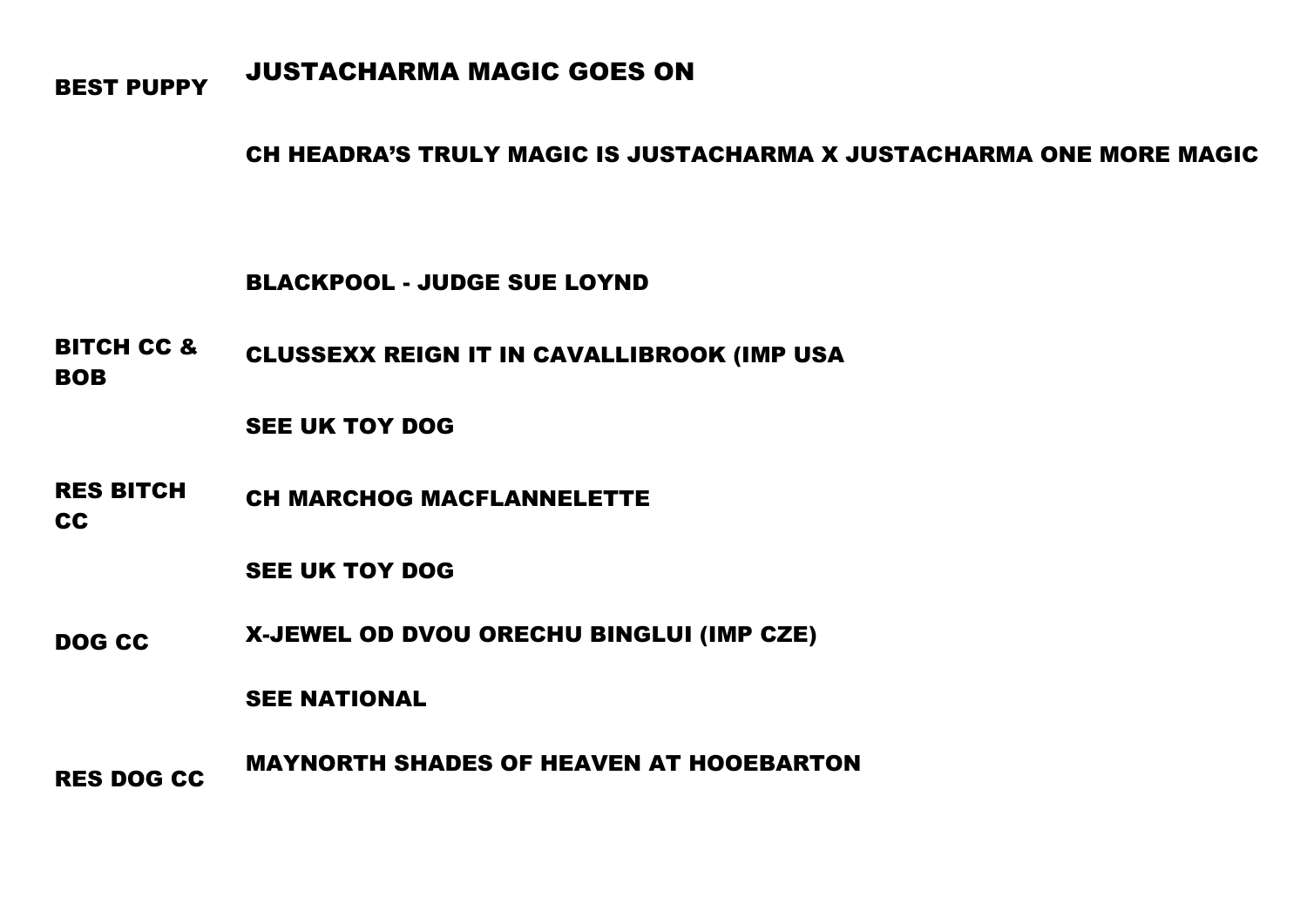#### SEE SKC

BEST PUPPY DOWNSBANK BLUEBELL

# DOWNSBANK KING OF JAZZ X BONITOS COMPANNEROS DELUXE KISS ME KATE

# WINDSOR – JUDGE TRACY JACKSON

DOG CC & BOB CH LANOLA GIORGIO ARMANI WITH SIMANNIE

CH COFTON A TEAM DAYDREAM X CH MAIBEE CLEMENTINE OF LANOLA SHCM

RES DOG CC CH TUDORHURST DIAMOND

SEE CRUFTS

BITCH CC OPRAH DE MELCOURT

SEE CRUFTS

RES BITCH **CC** COFTON DANCING THOUGH LIFE JW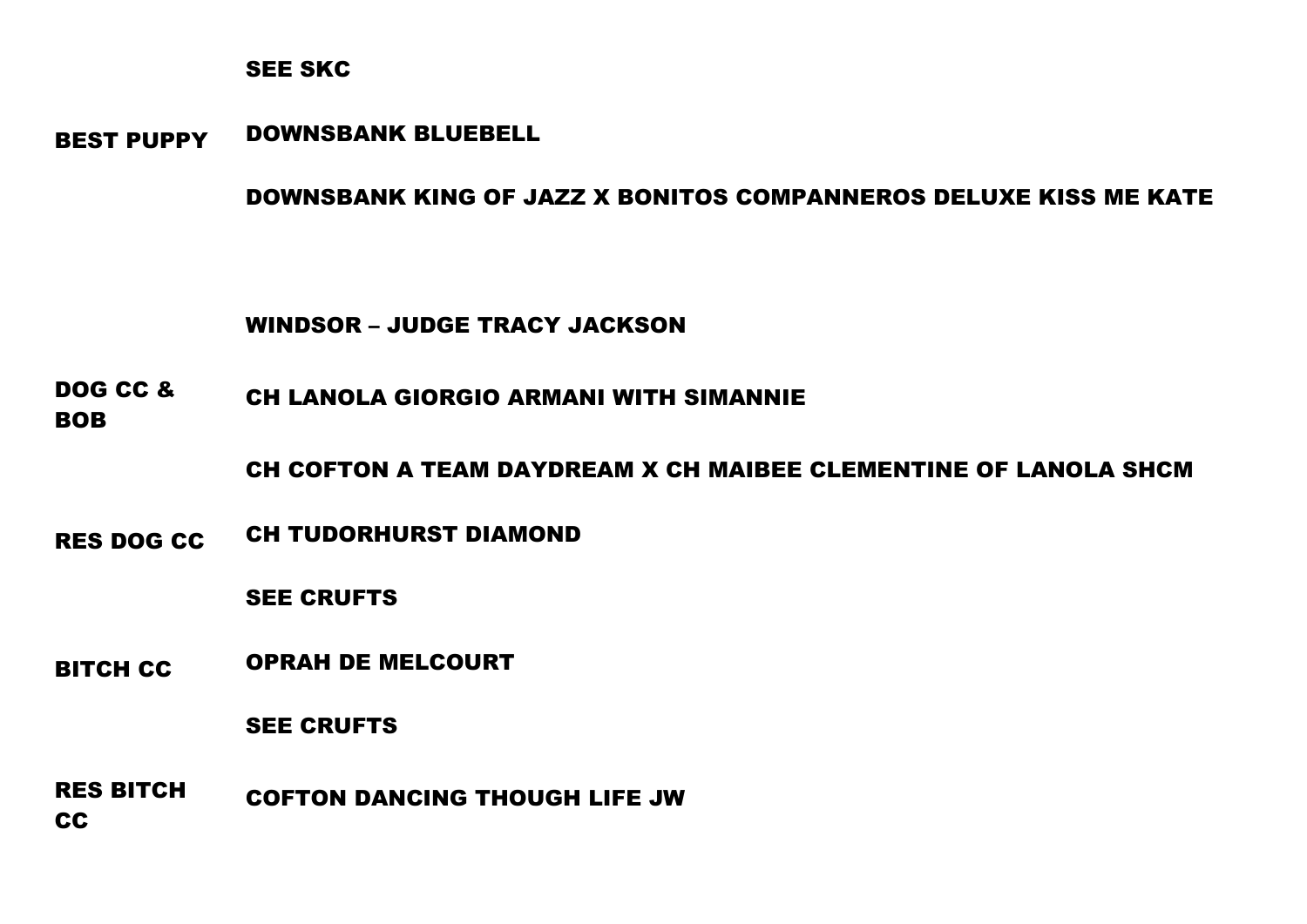# SEE BATH

BEST PUPPY ELLINGHURST MISS SAIGON

POMELO NEVER ENDING STORY AT ELLINGHURST X DOWNSBANK LILLY REGALE

BEST CH TUDORHURST DIAMOND

VETERAN

SEE CRUFTS

# LEEDS – JUDGE ALBERT EASDON

DOG CC & BOB CH AMANTRA CHORALE

SEE MANCHESTER

RES DOG CC AMBASSADOR BOY STAR OF TUCHERISH TAF (IMP RUS)

SEE UK TOY DOG

BITCH CC MITAPIP RENAISSANCE BY TUCHERISH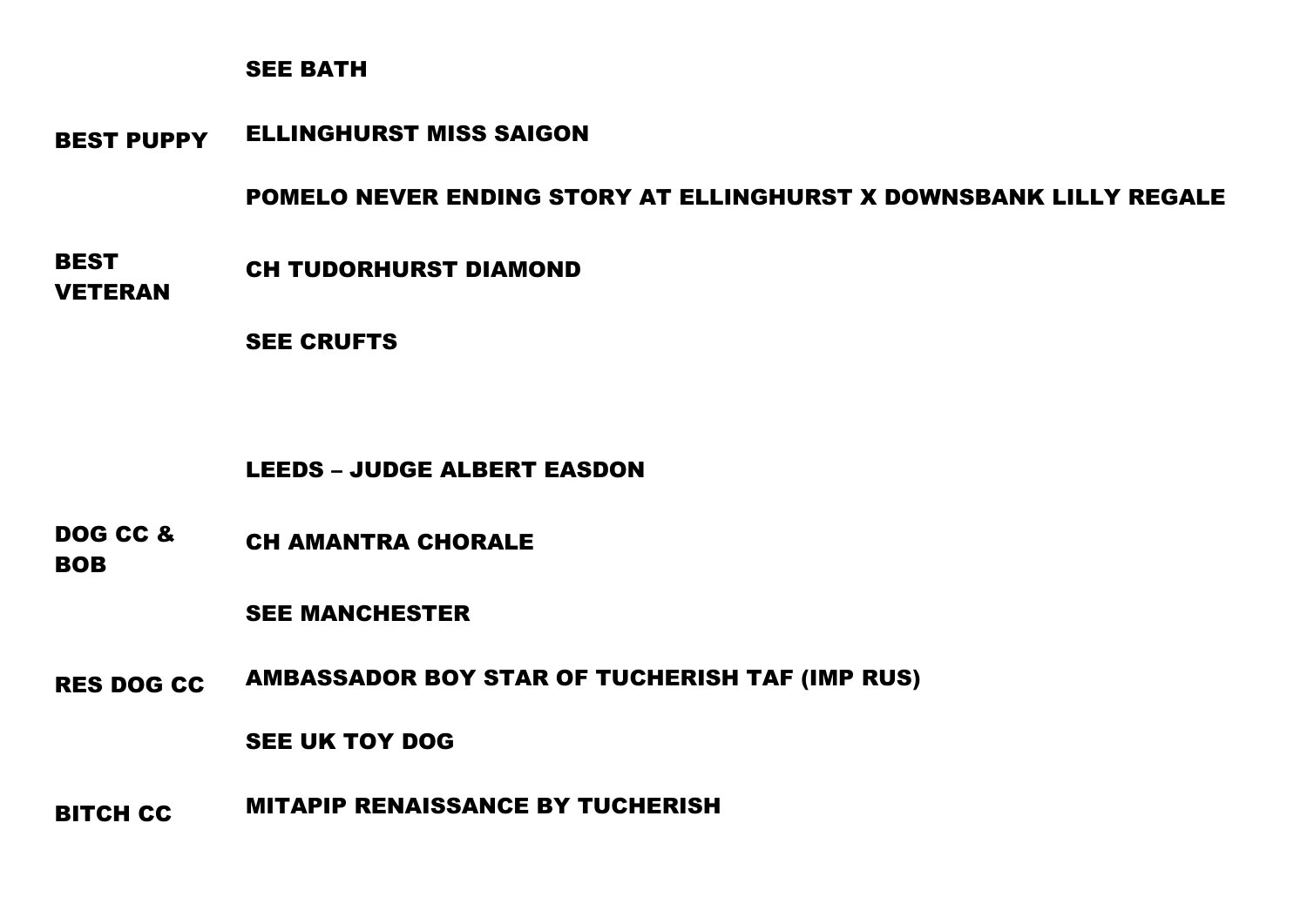# SEE BORDER UNION

RES BITCH CELXO ABSOLUTELY BEAUTIFUL

CC

LICHENS ALL ABOUT EDWARD X CELXO CRÈME BRULEE

BEST PUPPY POLTOMIC BLACK MAGIC

ISCALYN'S CELTIC KNIGHT CELXO X MITAPIP SWEET ROSEY FOR POLTOMIC

- **BEST** CELXO CHARLES DICKENS SHCM
- VETERAN

ISCALYN'S CELTIC KNIGHT CELXO X ROSSCHILD SOPHIA OF CELXO

PAIGNTON – JUDGE FRANK KANE

DOG CC & BOB CHACOMBE ALBERT

SEE CRUFTS

RES DOG CC CH AMANTRA REGAL DUKE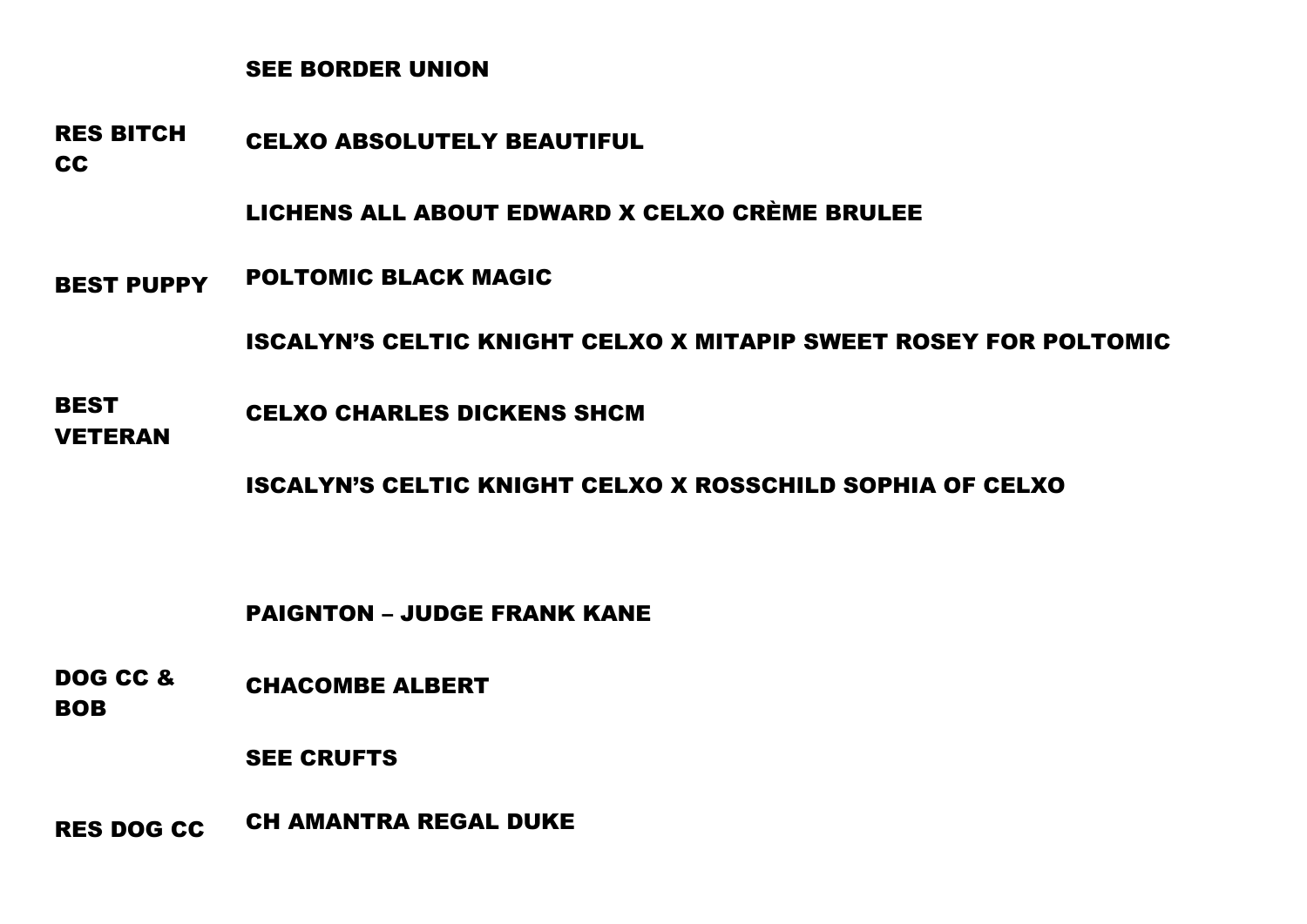# SEE CRUFTS

BITCH CC COFTON DANCING THOUGH LIFE JW

# SEE BATH

RES BITCH CC ELLINGHURST KIKI DEE

#### SEE WELKS

BEST PUPPY AMANTRA TALITHA

CH AMANTRA TREASURY X AMANTRA REGAL STAR

# BOURNEMOUTH - JUDGE: JEFF HORSWELL

BITCH CC & BOB CH CLUSSEXX REIGN IT IN CAVALLIBROOK (IMP USA)

#### SEE UK TOY DOG

RES BITCH CC CH COFTON DANCING THOUGH LIFE JW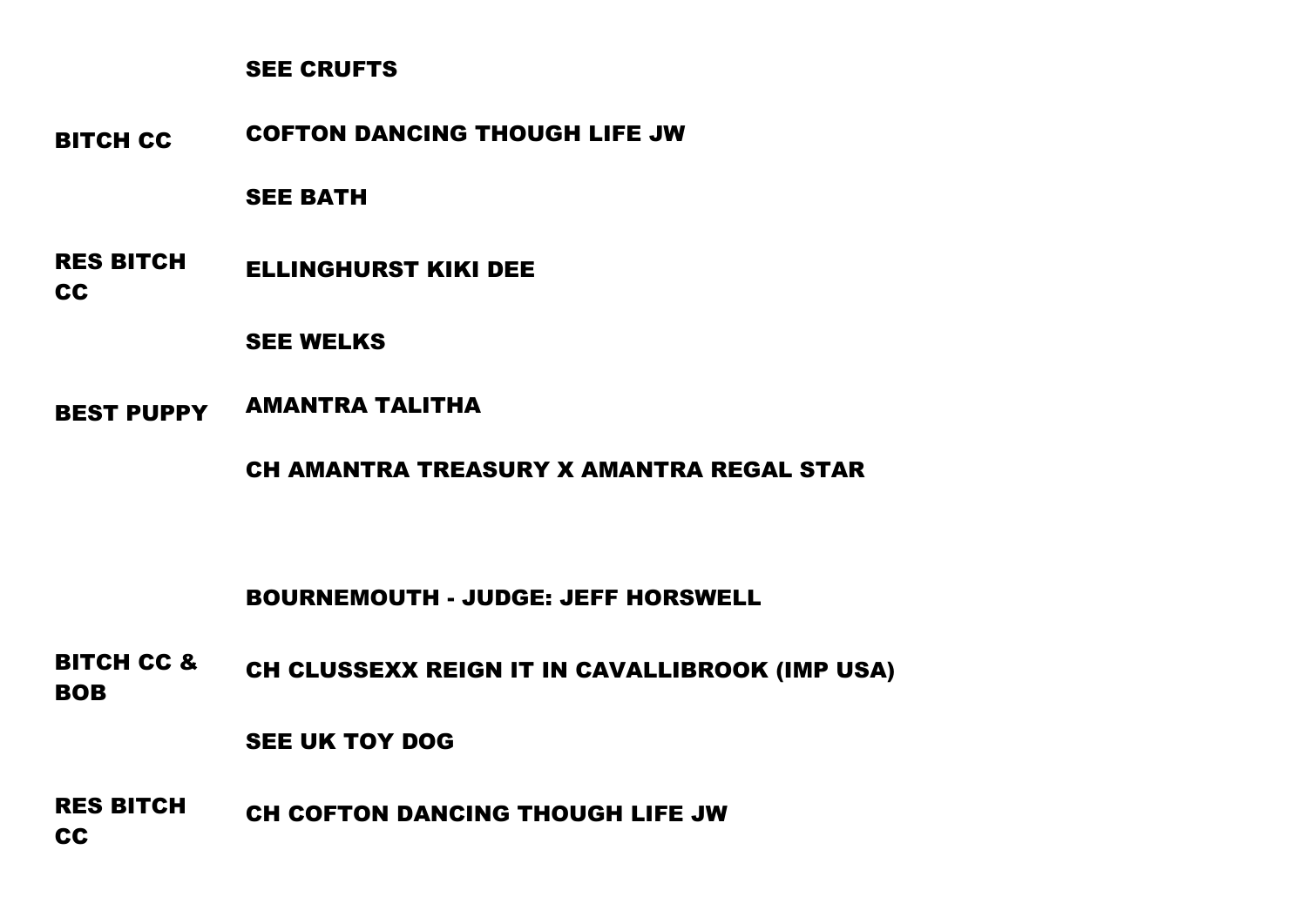SEE BATH

DOG CC CH DESCARTES OT NEVSKOGO HOBBITA (IMP RUS)

BONITOS COMPANEROS DELUXE SKILRRET X CLAUDIA KARAJ

RES DOG CC CHACOMBE ALBERT

SEE CRUFTS

BEST PUPPY COFTON TO THE MOON AND BACK TO INIXIA

COFTON STARS AND THE MOON X BALDRAGON ANNIE'S SONG

WELSH KC – JUDGE JEAN WALLHEAD

DOG CC & BOB CH AMANTRA REGAL DUKE

SEE CRUFTS

RES DOG CC CH AMANTRA CHORALE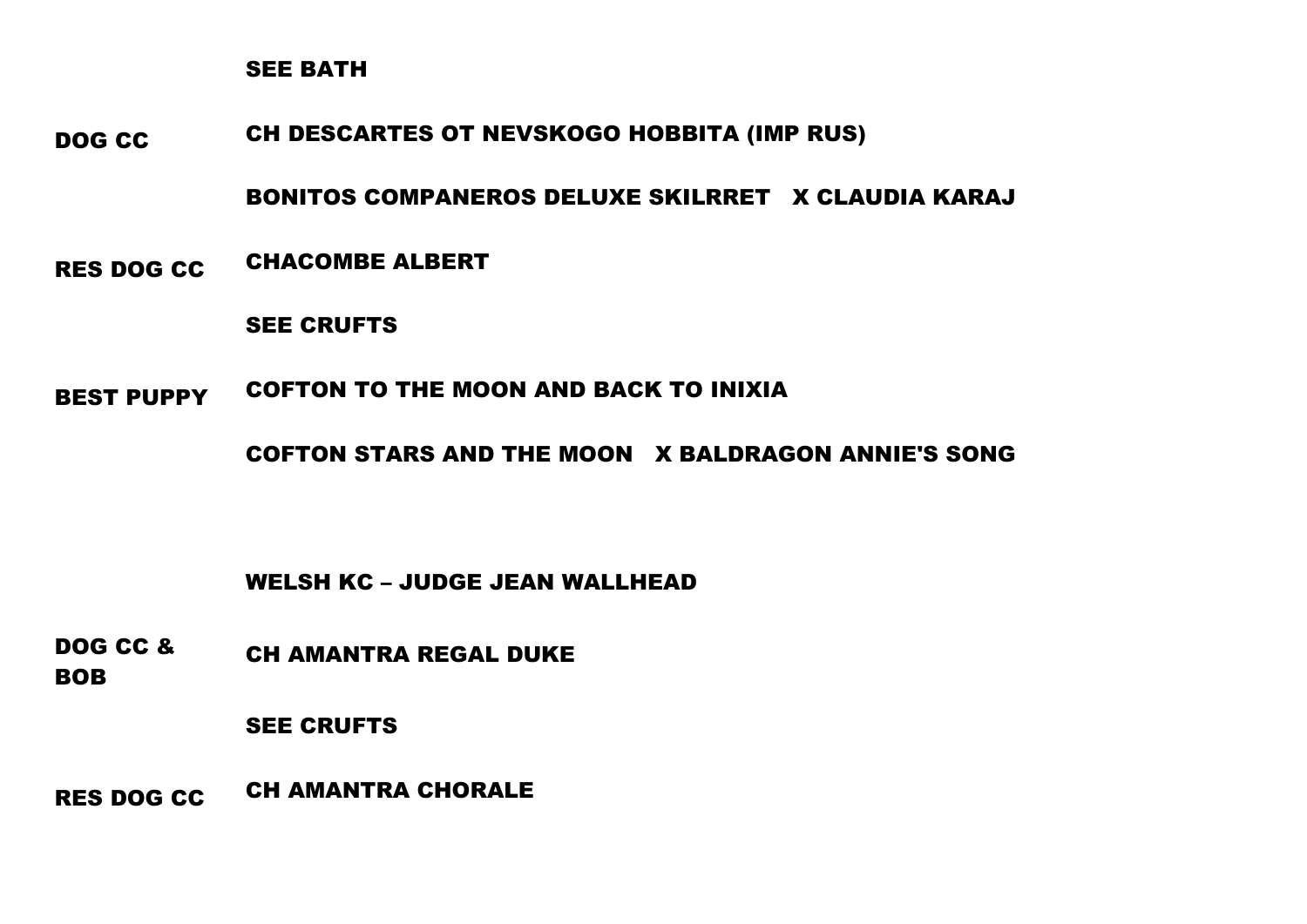#### SEE MANCHESTER

BITCH CC CH COFTON DANCING THOUGH LIFE JW

SEE BATH

RES BITCH CC BONITOS COMPANEROS DELUXE ZSAZSA (IMP DEU)

CH MAIBEE MR KIPLING X BONITOS COMPANEROS DELUXE OLIVE

BEST PUPPY JUSTACHARMA MAGIC GOES ON

SEE BORDER UNION

BEST BALDRAGON MAY BEA BABY

VETERAN

CH MAIBEE TEDDIE x BALDRAGON BOOTLICIOUS

SCOTTISH KC (AUG) JUDGE KEVAN BERRY

BITCH CC & BOB CH CLUSSEXX REIGN IT IN CAVALLIBROOK (IMP USA)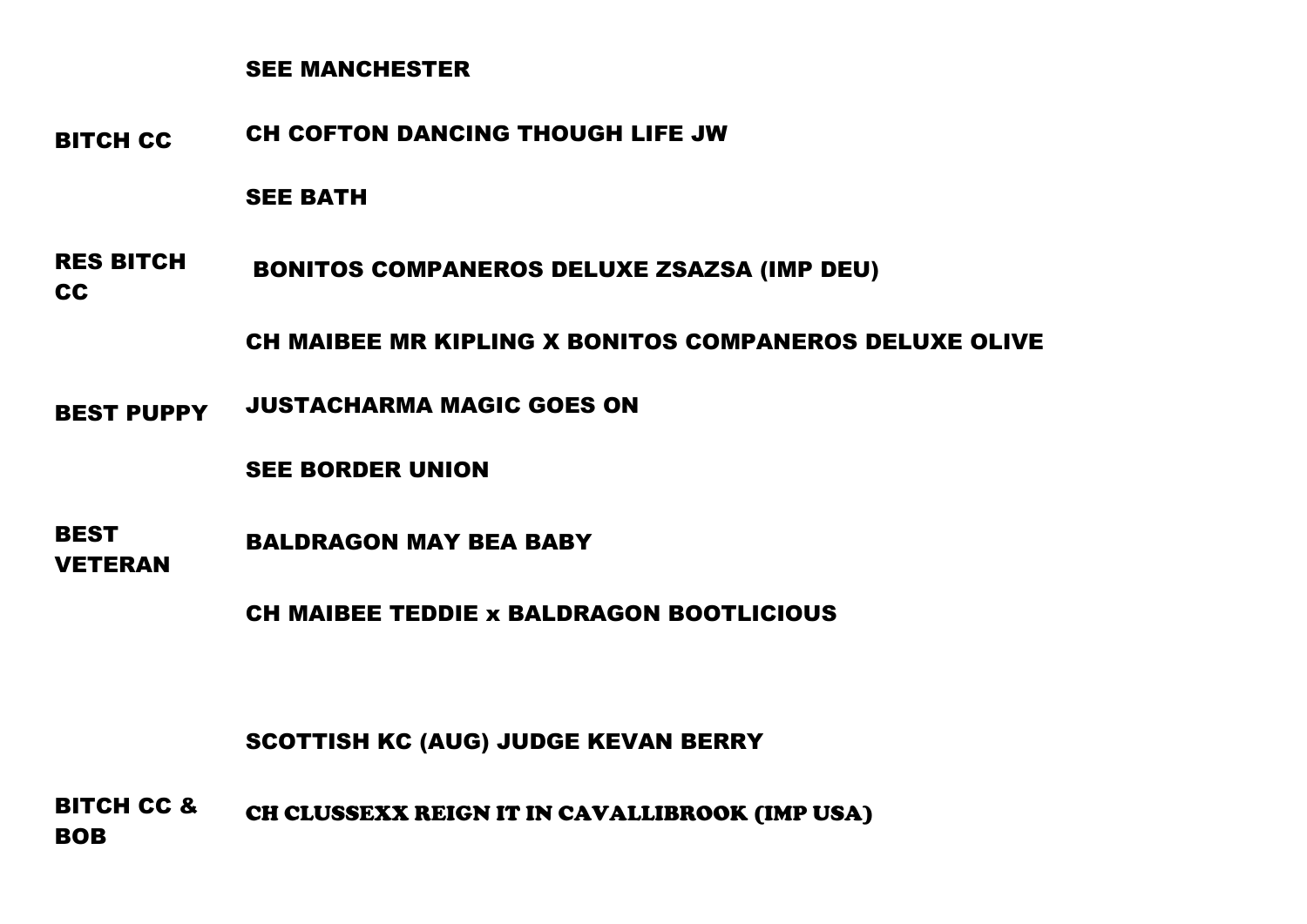#### SEE UK TOY DOG

RES BITCH CAVALLIBROOK LADY LOVELACE

CC

CH CHARNELL BRANDO AT CAVALLI X CH CLUSSEXX REIGN IT IN CAVALLIBROOK (IMP USA)

DOG CC RUS CH DESCARTES OT NEVSKOGO HOBBITA

SEE BOURNEMOUTH

RES DOG CC LORPHIL TREASURE ISLAND JW

SEE BORDER UNION

BEST PUPPY DOWNSBANK SNOWDROP

CH DOWNSBANK GUTHERIE X DOWNSBANK TIGER LILLY

**BEST** MAIBEE MARGOT AT ALDORICKA

VETERAN

CH TEWHIT TYPHOON X MAIBEE RACHEL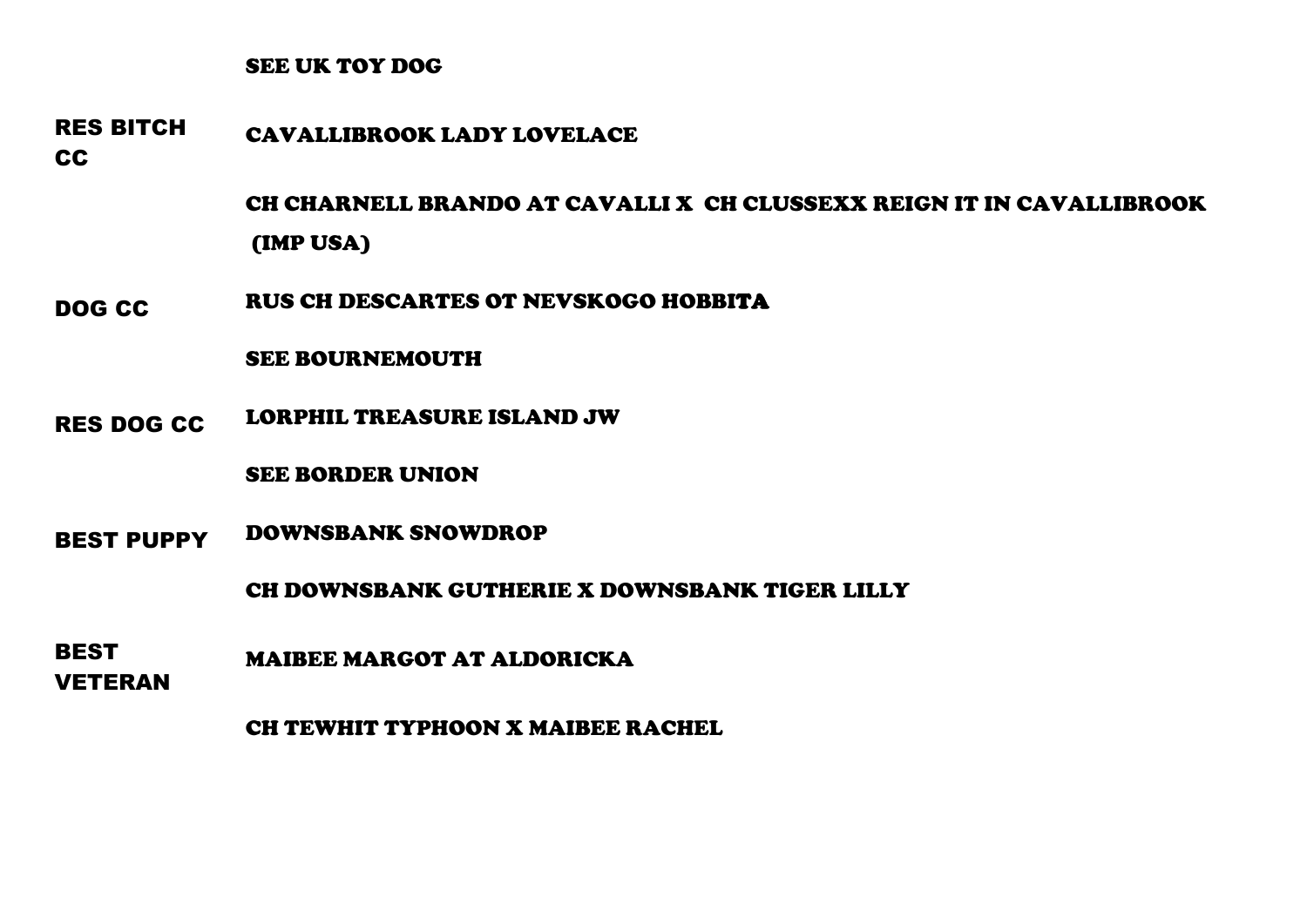#### CITY OF BIRMINGHAM – JUDGE CLAIRE CHAMPION

DOG CC & SAROSOTA CHENIN BLANC

**BOB** 

CH AMANTRA CHORALE X AMANTRA SUMMER SHOWGIRL

RES DOG CC CH AMANTRA CHORALE

SEE MANCHESTER

BITCH CC BALDRAGON HOLD THAT THOUGHT

SEE WELKS

RES BITCH CC KASAMANDA MY SERENDIPITY

CH COFTON A TEAM DAYDREAM X KASAMANDA MISS SUNSHINE

BEST PUPPY JUSTACHARMA MAGIC GOES ON

#### SEE BORDER UNION

**BEST** VETERAN CH HEADRA'S TRULY MAGIC IS JUSTACHARMA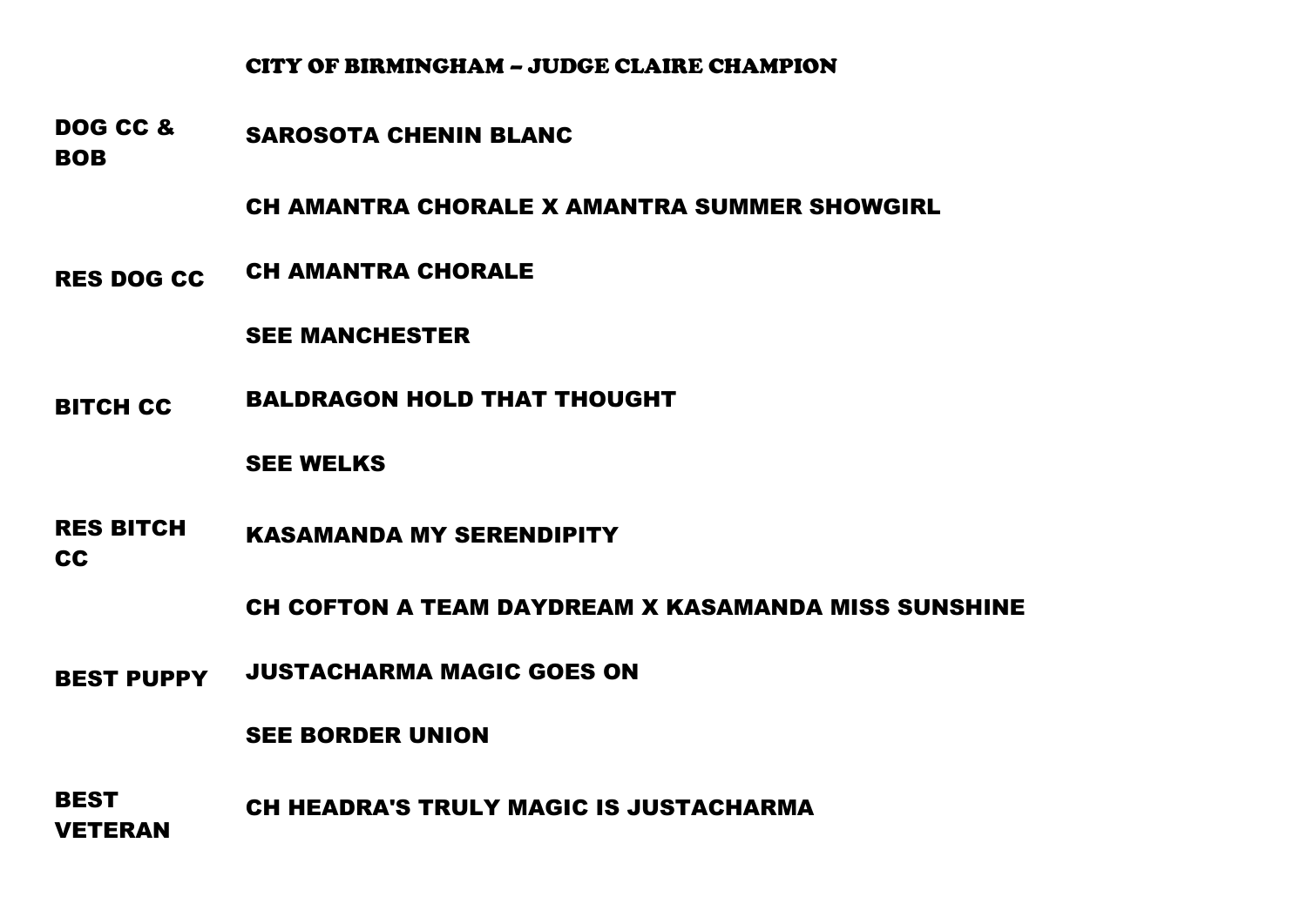# SEE WELKS

# RICHMOND – JUDGE SANDRA BOYER

DOG CC & BOB SAROSOTA CHENIN BLANC

SEE CITY OF BIRMINGHAM

RES DOG CC JUSTACHARMA MAGIC GOES ON

SEE BORDER UNION

BITCH CC BALDRAGON HOLD THAT THOUGHT

SEE WELKS

RES BITCH CC SWEET BETTY

CAVELLA OTHELLO X CARLEETO SOLE MIO

BEST PUPPY SWEET BETTY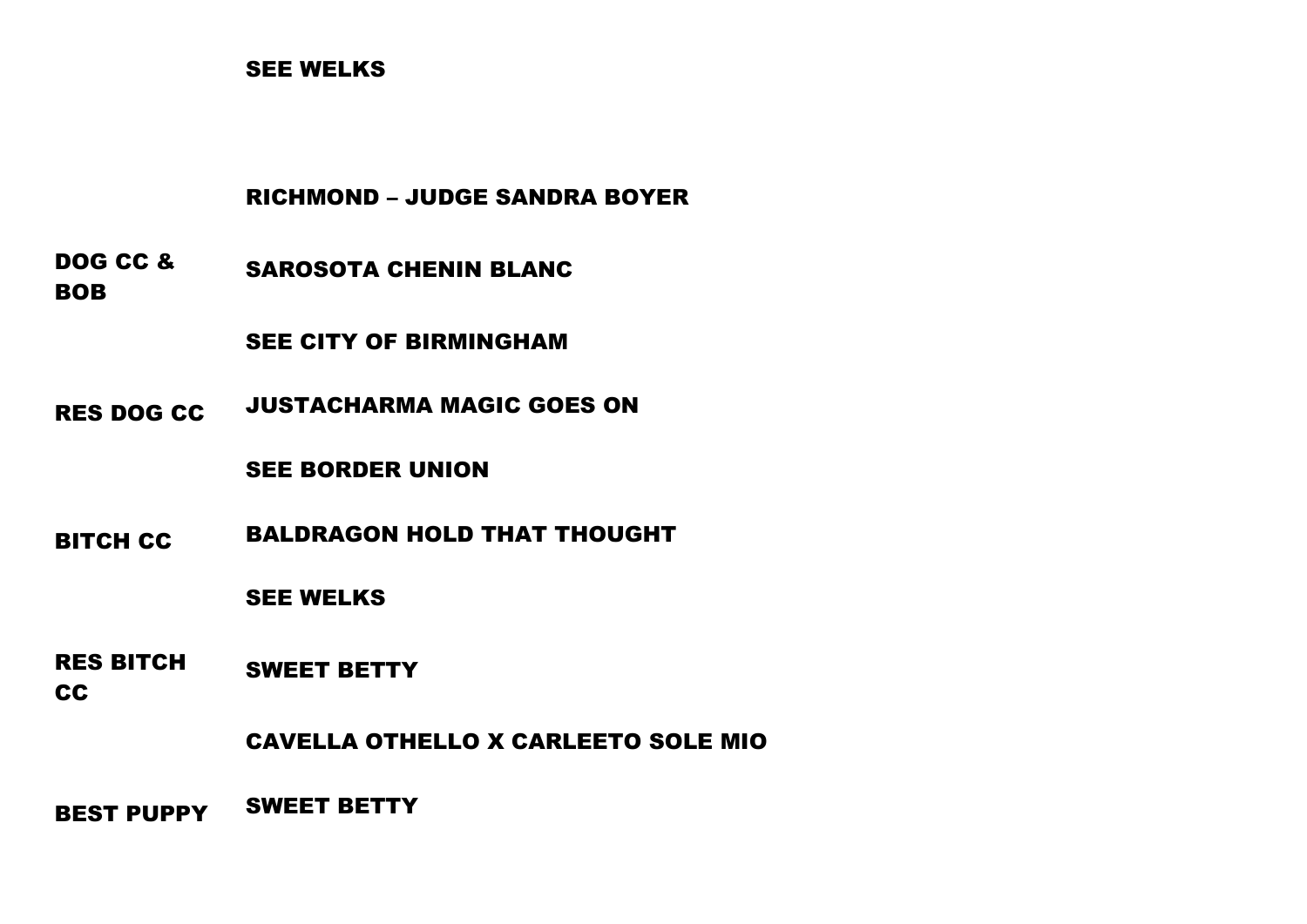# CAVELLA OTHELLO X CARLEETO SOLE MIO

**BEST** VETERAN CH HEADRA'S TRULY MAGIC IS JUSTACHARMA

SEE WELKS

DARLINGTON - JUDGE: MR E ENGH

BITCH CC & BOB CH PENEMMA MISTY FOR ME JW

SEE NATIONAL

RES BITCH CC BALDRAGON HOLD THAT THOUGHT

SEE WELKS

DOG CC STONEPIT SUPER SYDNEY FOR POLTOMIC

ROSSBONNY THE BARRON AT STONEPIT X STONEPIT LILY MAE

RES DOG CC DIGGLE DANDELION JW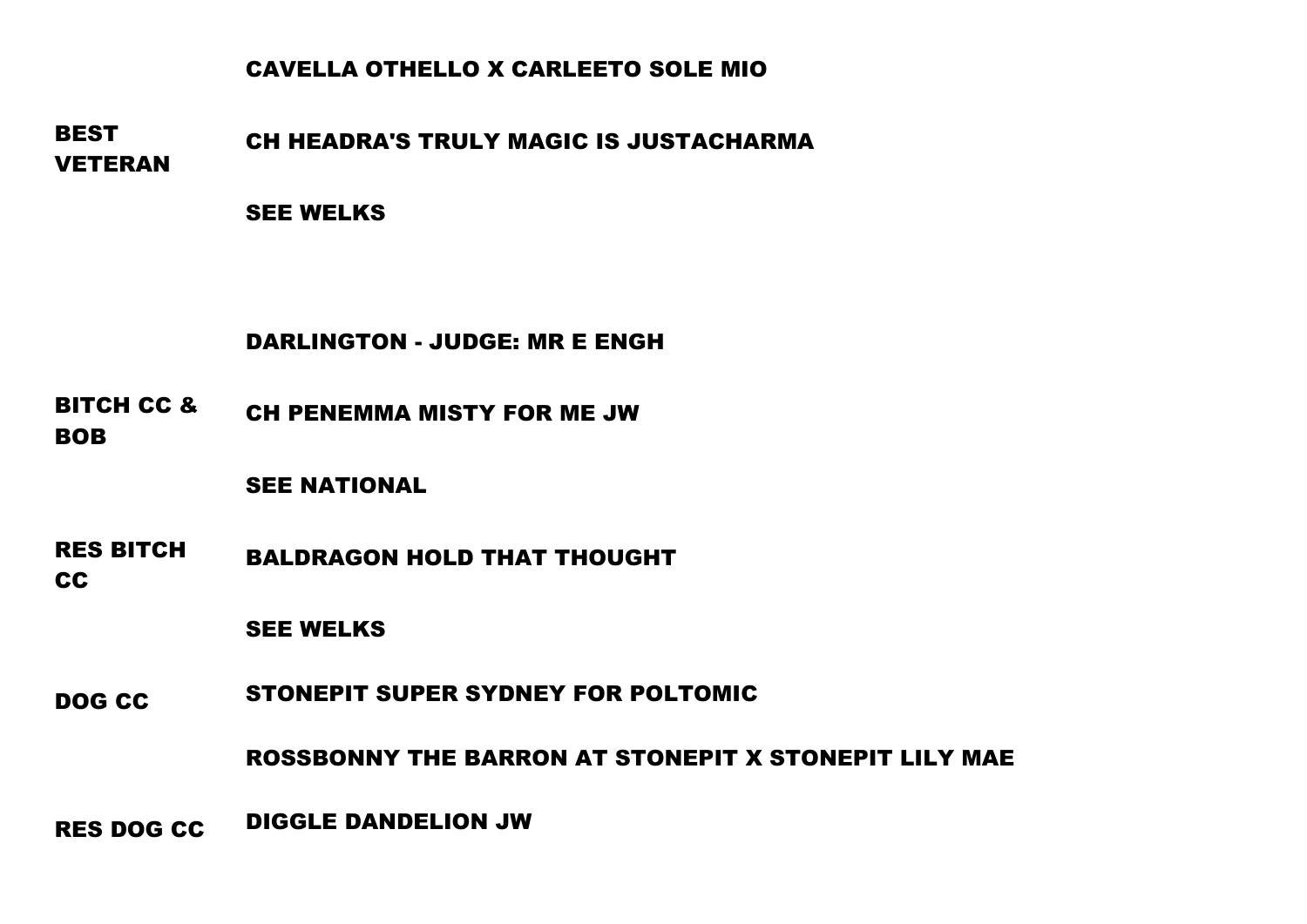CH HEADRA'S TRULY MAGIC IS JUSTACHARMA X PHYDEAUX ROYAL ROSE FOR DIGGLE

BEST PUPPY DOWNSBANK SNOWDROP

SEE SKC AUG

**BEST** VETERAN STONEPIT SUPER SYDNEY FOR POLTOMIC

SEE ABOVE

# DRIFFIELD – JUDGE DIANE ELLEN LOYND

BITCH CC & BOB CH CLUSSEXX REIGN IT IN CAVALLIBROOK (IMP USA)

SEE UK TOY DOG

RES BITCH OTHMESE EMERALD

CC

CH AMANTRA TREASURY X OTHMESE DIAMOND

DOG CC CH AMANTRA REGAL DUKE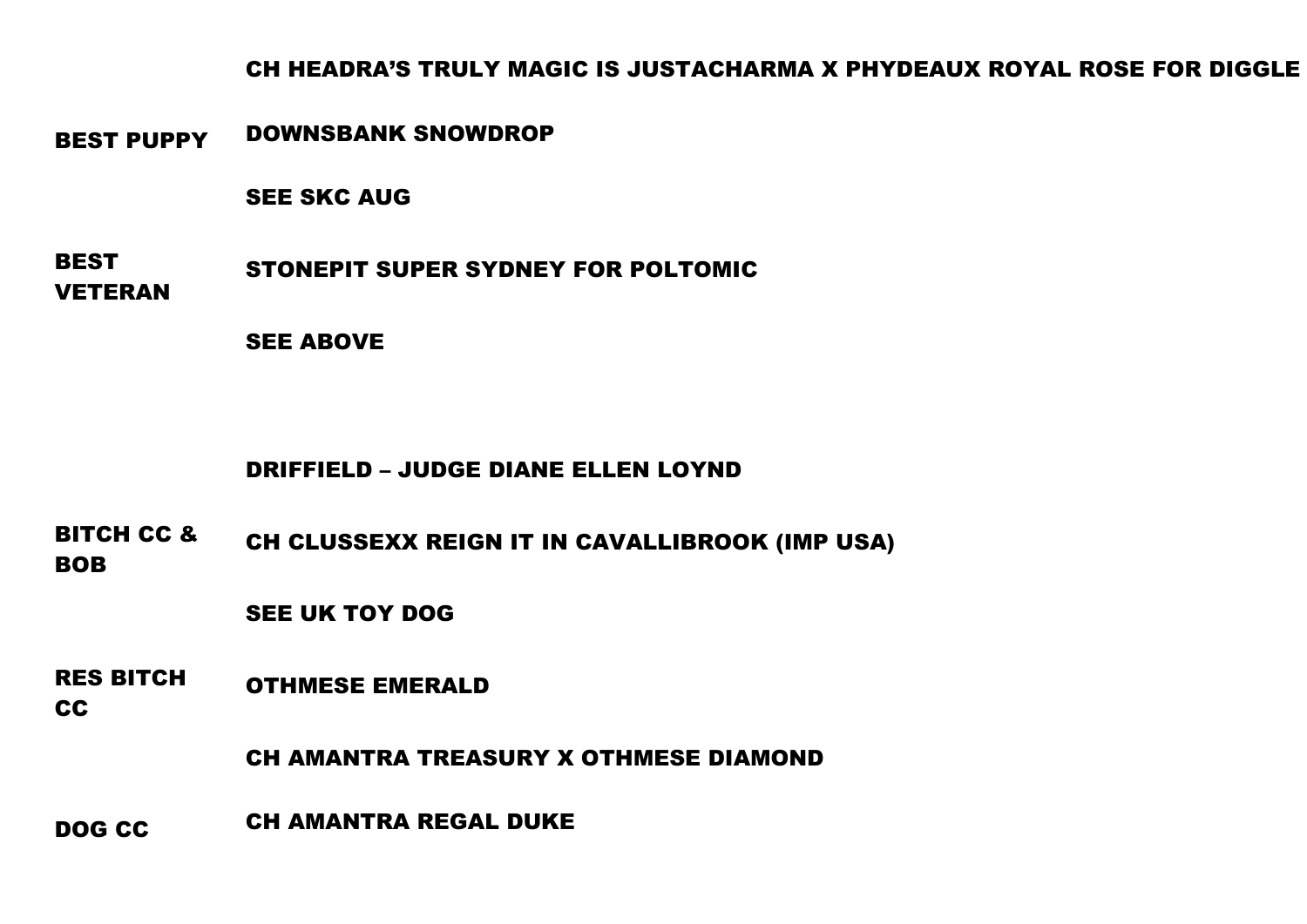#### SEE CRUFTS

RES DOG CC STONEPIT SUPER SYDNEY FOR POLTOMIC

# SEE DARLINGTON

BEST PUPPY DOWNSBANK JEFFREY

# CH DOWNSBANK GUTHRIE X DOWNSBANK TIGER LILLY JW

**BEST** VETERAN & VET. GROUP 4 STONEPIT SUPER SYDNEY FOR POLTOMIC

SEE DARLINGTON

# SOUTH WALES – JUDGE GARRY THOMAS

DOGCC & CH AMANTRA REGAL DUKE

BOB

#### SEE CRUFTS

RES DOG CC HEADRA'S INSPIRATION AT HALBINSEL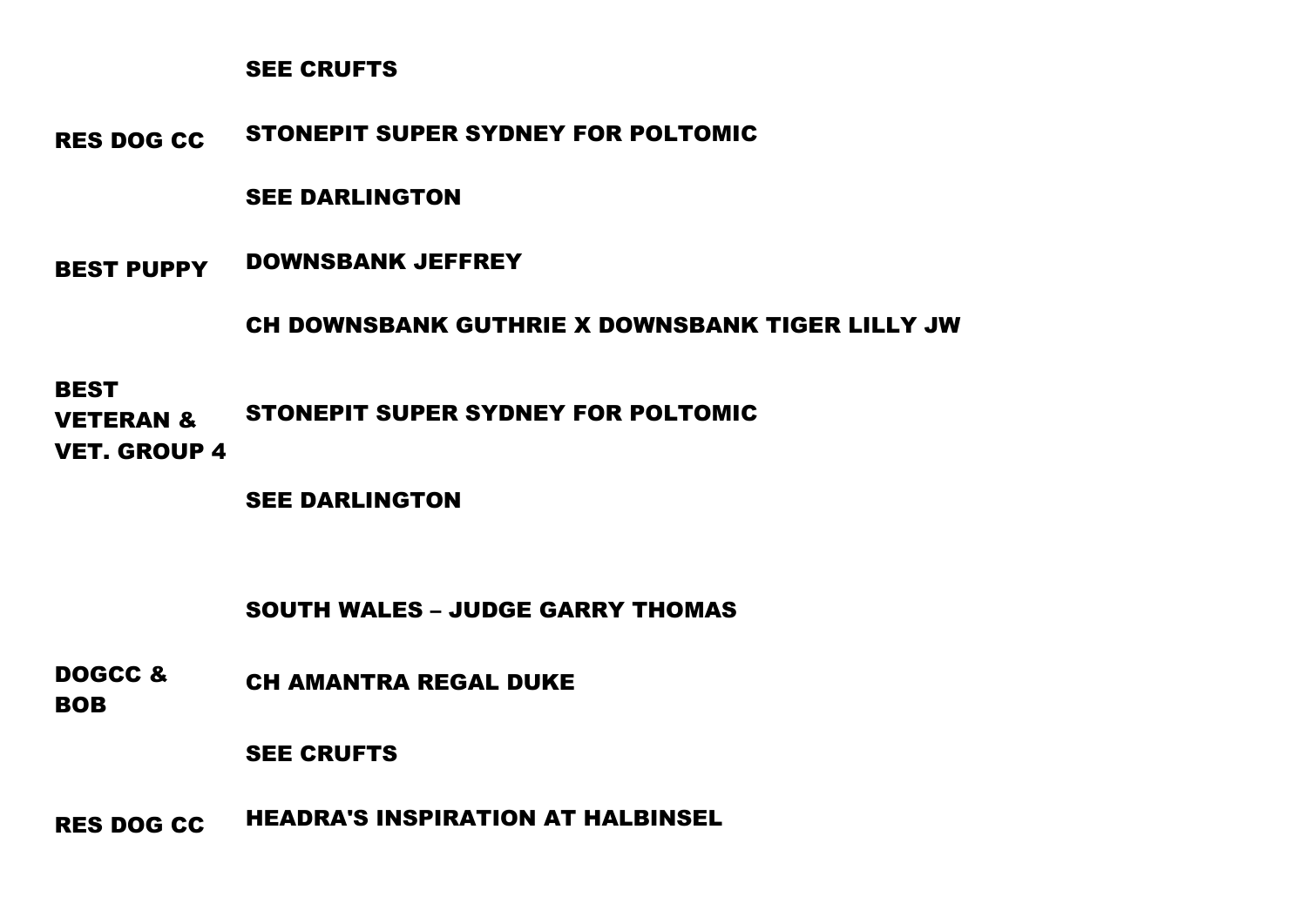# JAMESON AZZARO FAPELLA GRAY X REXLAND CLEMATIS AT HEADRA

BITCH CC BALDRAGON HOLD THAT THOUGHT

#### SEE WELKS

RES BITCH CC SIMANNIE SARASOTA

# CH, AM CH GCH MAIBEE ORLANDO X SIMANNIE SWEET ANNEKA

BEST PUPPY SIMANNIE SARASOTA

SEE ABOVE

# MIDLAND COUNTIES JUDGE: JENNIFER MATCHES

BITCH CC & BOB CH CLUSSEXX REIGN IT IN CAVALLIBROOK (IMP USA)

SEE UK TOY DOG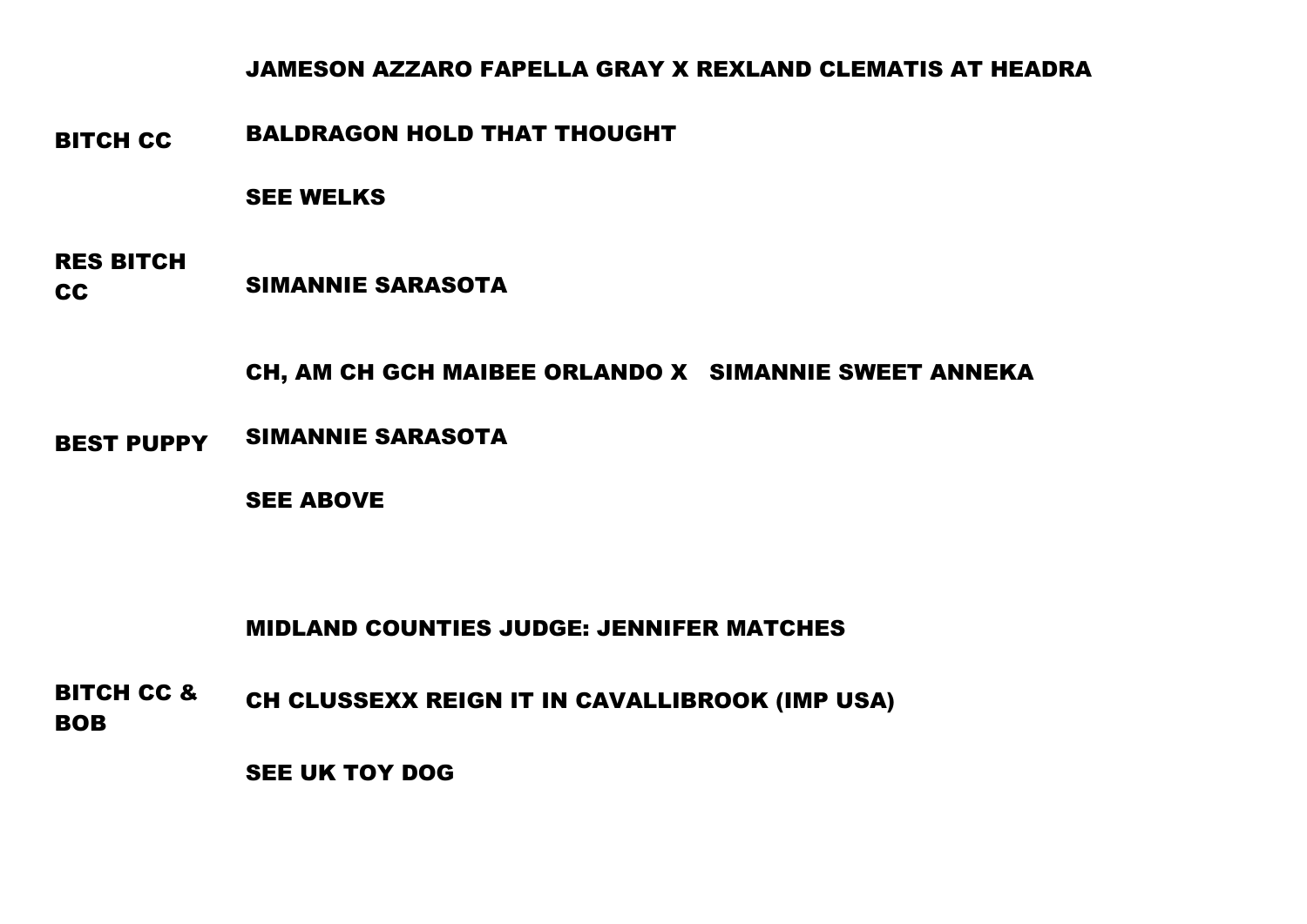RES BITCH CC BALDRAGON HOLD THAT THOUGHT

SEE WELKS

DOG CC CH LANOLA GIORGIO ARMANI WITH SIMANNIE

SEE WINDSOR

RES DOG CC AMBASSADOR BOY STAR OF TUCHERISH (IMP RUS)

RUS/RKF CH RUSSISCH GEIST AQUINO CH J RUS X DASHIMMA FROM PANDA CHARM CH J RUS

BEST PUPPY DOWNSBANK JEFFREY

SEE DRIFFIELD

BEST VETERAN CH/LUX/BEL/INT CH FLEUR DE LYS DE MELCOURT [ATC AM00637FRA]

CH AMANTRA CHEERS X MULTI CH AMETHYST DE MELCOURT

KING CHARLES SPANIEL ASSOCIATION - JUDGE DR HILDEWARD HOENDERKEN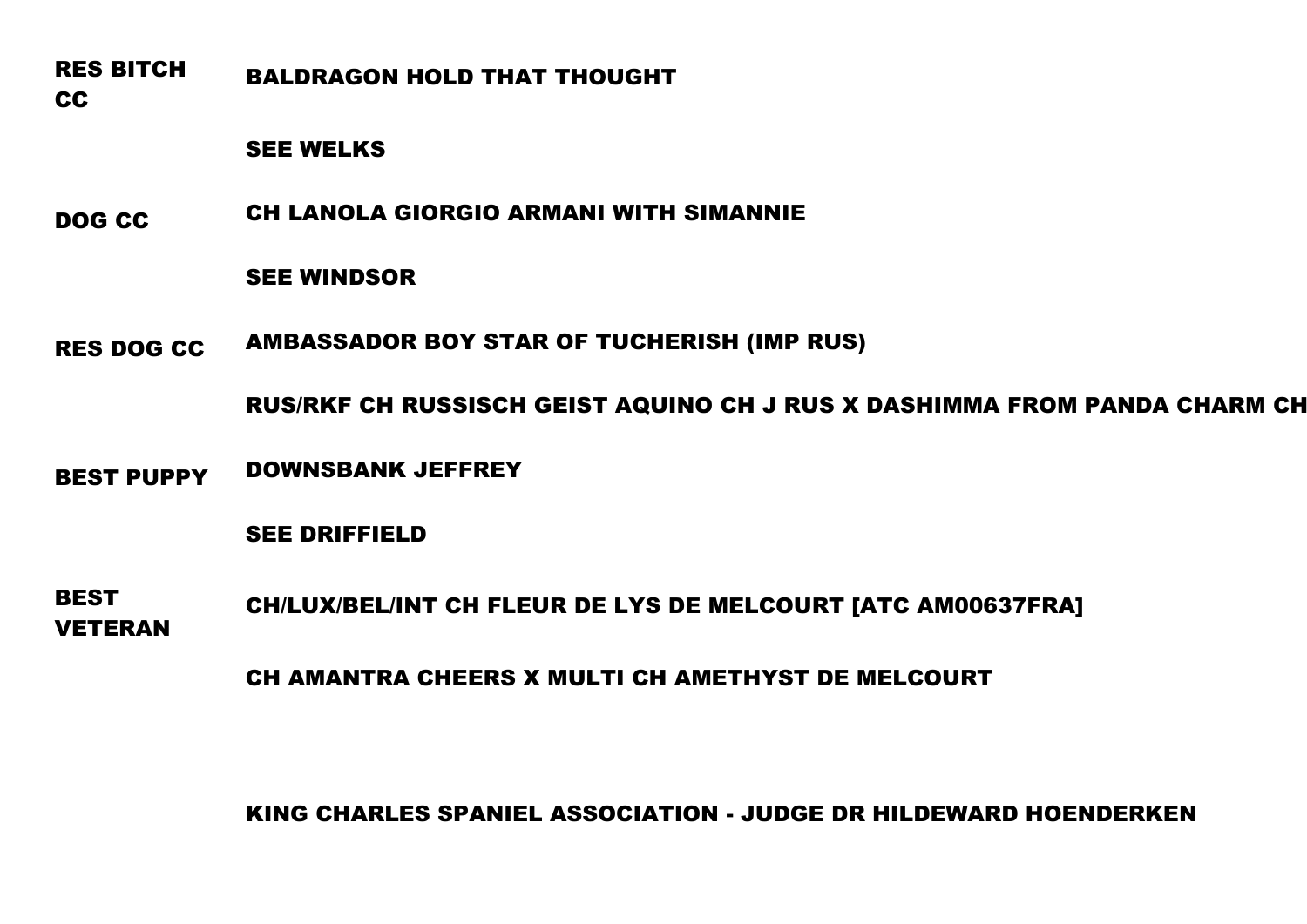DOG CC & BIS STONEPIT WILFRED FOR POLOTOMIC

# LANOLA MASSIMO DUTTI AT STONEPIT X STONEPIT DIZZY MARILYN

RES DOG CC STONEPIT SUPER SYDNEY FOR POLTOMIC

#### SEE DARLINGTON

BITCH CC CH COFTON DANCING THOUGH LIFE JW

#### SEE BATH

- RES BITCH BALDRAGON HOLD THAT THOUGHT
- CC

# SEE WELKS

BEST PUPPY COFTON FLY ME TO THE MOON

COFTON THE STARS AND THE MOON X BALDRAGON ANNIE'S SONG

- **BEST** STONEPIT SUPER SYDNEY FOR POLTOMIC
- VETERAN

SEE DARLINGTON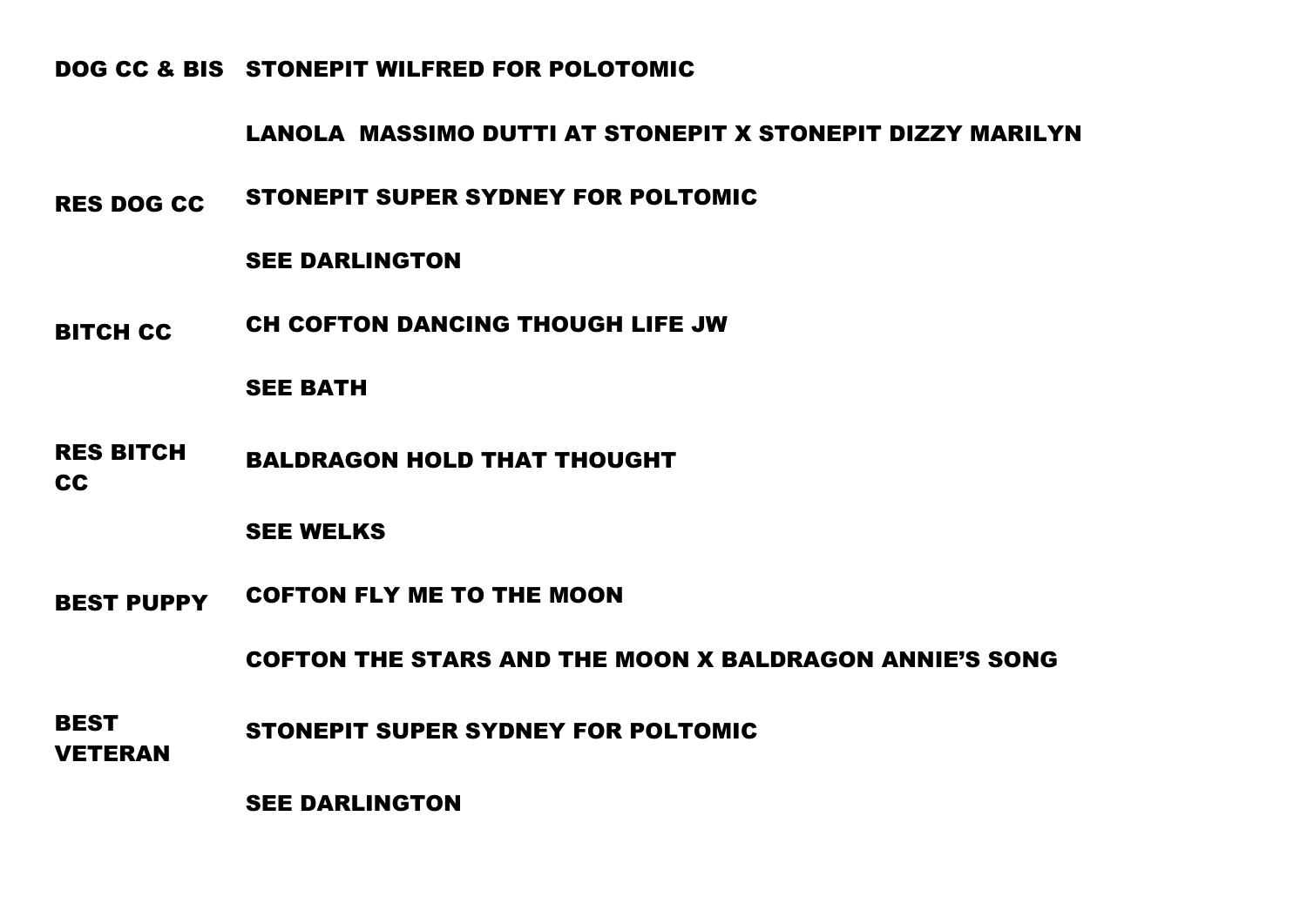# LKA – JUDGE PAULINE EDDLESTONE

DOG CC &

BOB CH TUDORHURST COMMODORE

CHATEAU TUDORHURST DE LA MONTAGNE ENSOLEILLE (IMP FRA)

X TUDORHURST CHARMED

RES DOG CC DIGGLE DANDELION JW

#### SEE DARLINGTON

BITCH CC CH BALDRAGON HOLD THAT THOUGHT

# SEE WELKS

- RES BITCH MULTI CH FLEUR DE LYS DE MELCOURT
- CC

# SEE MIDLAND COUNTIES

BEST PUPPY CHACOMBE FIN

CHACOMBE RETAINED ASSET X CHACOMBE TUDOUR ROSE